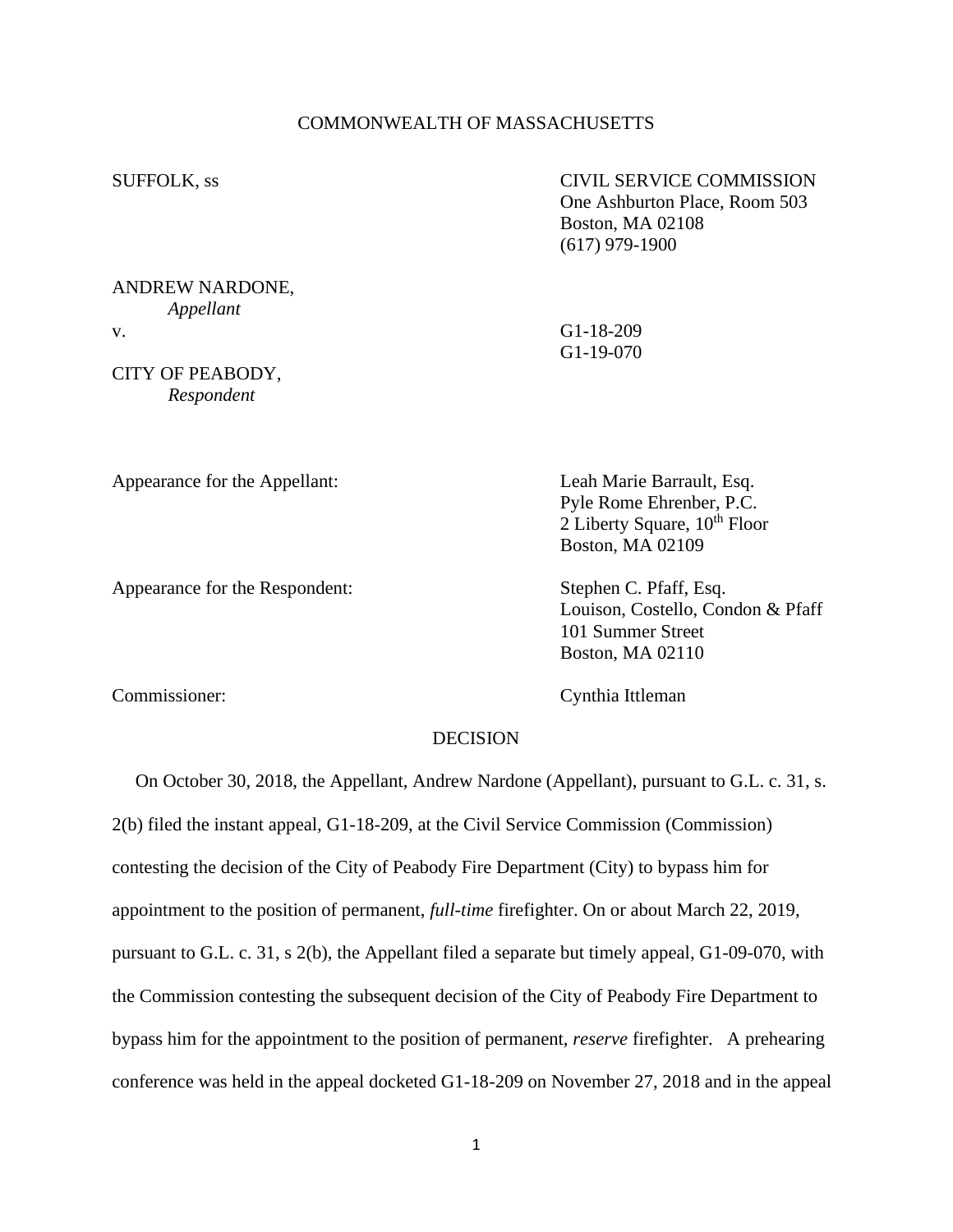docketed G1-19-070 on April 23, 2018. The parties agreed, on or about June 28, 2019, to consolidate the Appellant's two (2) appeals.

I held a full regarding G1-18-209 on January 24, 2019.<sup>1</sup> The witnesses were sequestered. The hearing was digitally recorded, and the parties were given CDs from the hearing.<sup>2</sup> The parties submitted post-hearing briefs on March 14, 2019. The parties agreed that the second bypass appeal related to the reserve firefighter position (G1-19-070) would proceed *without* a hearing. The parties agreed to file briefs in the second bypass appeal. On September 13, 2019, the parties submitted post-hearing briefs in the form of proposed decisions for G1-19-070. As indicated herein, the appeal docketed G1-18-209 is allowed and the appeal docketed as G1-19-070 is denied as moot.

## **FINDINGS OF FACT**

 Seven (7) exhibits were entered into evidence at the hearing of G1-18-209, and one (1) additional exhibit, an Affidavit, was ordered produced by the Respondent at the hearing and was filed post-hearing, totaling eight (8) exhibits. Specifically, the Respondent entered two (2) exhibits plus one post-hearing Affidavit, while the remaining exhibits entered were five (5) joint exhibits. The Appellant sought to enter a 2008 printout of a Facebook page/picture and the comments posted online relative to that 2008 picture.<sup>3</sup> The Commission denied the Appellant's request to admit this printout into evidence. Based on the documents submitted, the testimony of the following witnesses:

<sup>1</sup> The Standard Adjudicatory Rules of Practice and Procedure, 801 CMR ss. 1.00, *et seq*., apply to adjudications before the Commission with Chapter 31 or any Commission rules taking precedence.

 $<sup>2</sup>$  If there is a judicial appeal of this decision, the plaintiff in the judicial appeal would be obligated to supply the</sup> court with a transcript of this hearing to the extent that he/she wishes to challenge the decision as unsupported by the substantial evidence, arbitrary and capricious, or an abuse of discretion. In such cases, this CD should be used by the plaintiff in the judicial appeal to transcribe the recording into a written transcript.

<sup>&</sup>lt;sup>3</sup> The Commission denied the Appellant's request to admit the Facebook post into evidence on the basis that social media posts and/or photographs can be interpreted in many different ways and can be misleading if taken out of context.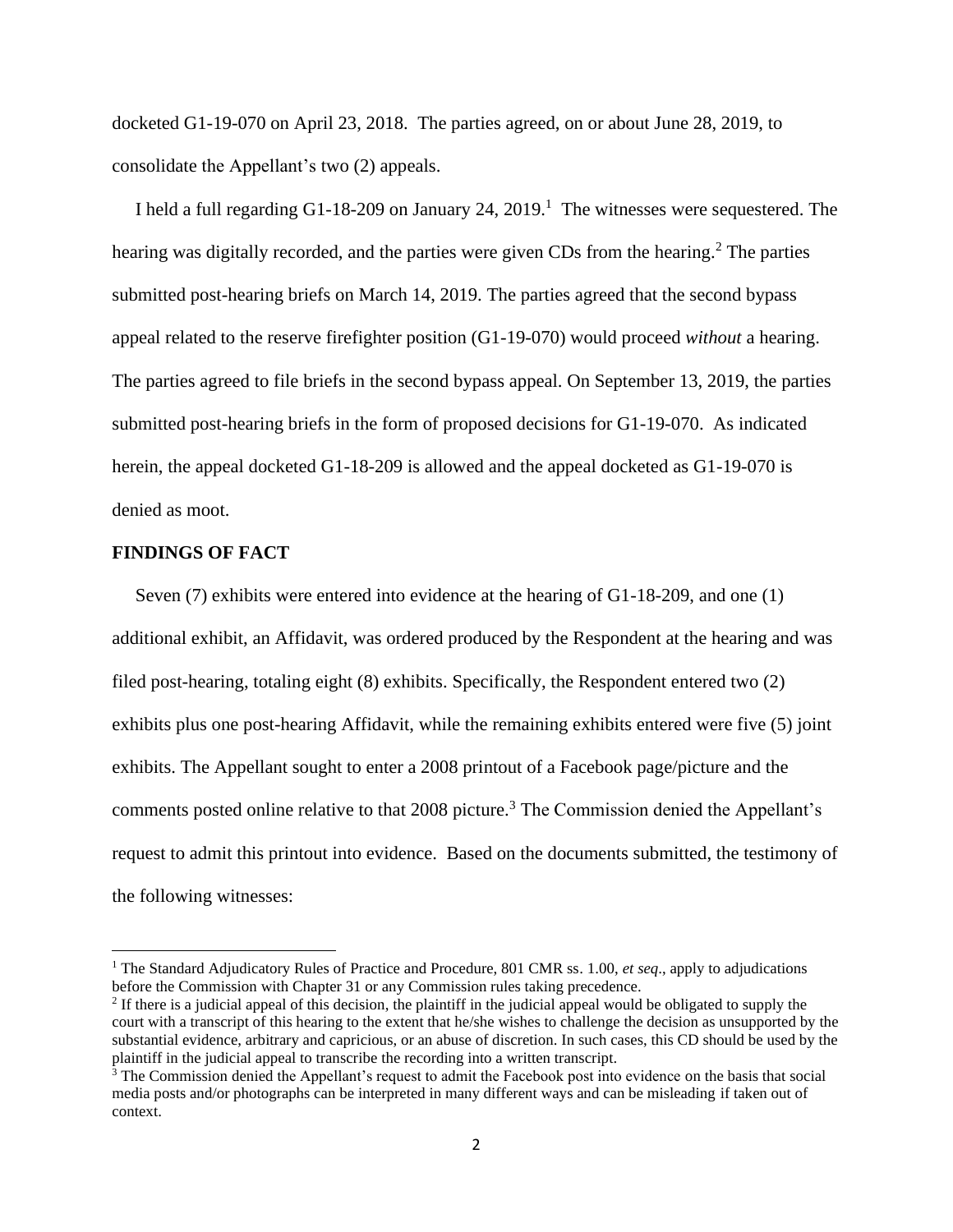# *For the City of Peabody*

- Beth Brennan O'Donnell, City of Peabody Director of Human Resources
- Chief Thomas Griffin, Peabody Police Department
- Chief Steven Pasdon, Peabody Fire Department

# *For Andrew Nardone*

• Andrew Nardone, Appellant

and taking administrative notice of all matters filed in the case; pertinent statutes, regulations, policies, stipulations and reasonable inferences from credible evidence; a preponderance of the evidence establishes the following:

- 1. On or about April 16, 2016, the Appellant took and passed the civil service examination for Permanent Firefighter and received a score of 97. (Stipulated Fact, Jt. Ex. 1)
- 2. On or about November 4, 2016, the state's Human Resource Division (HRD) established a list of eligible candidates for Peabody Permanent Firefighter. (Stipulated Fact, Jt. Ex. 1)
- 3. On April 10, 2018, HRD, at the request of the Peabody Fire Department ("PFD"), sent Certification No. 05382 to the PFD. (Stipulated Fact, Jt. Ex. 1)
- 4. The Appellant was ranked eighth  $(8<sup>th</sup>)$  among those willing to accept employment. (Stipulated Fact, Jt. Ex. 1)
- 5. Of the seven (7) candidates who were selected for appointment by the PFD, two (2) were ranked below the Appellant. (Stipulated Fact, Jt. Ex. 1)
- 6. By letter dated December 7, 2018, the Mayor of Peabody, Edward Bettencourt, the Appointing Authority, notified the Appellant that the City was bypassing him for appointment. (Stipulated Fact, Jt. Ex. 2)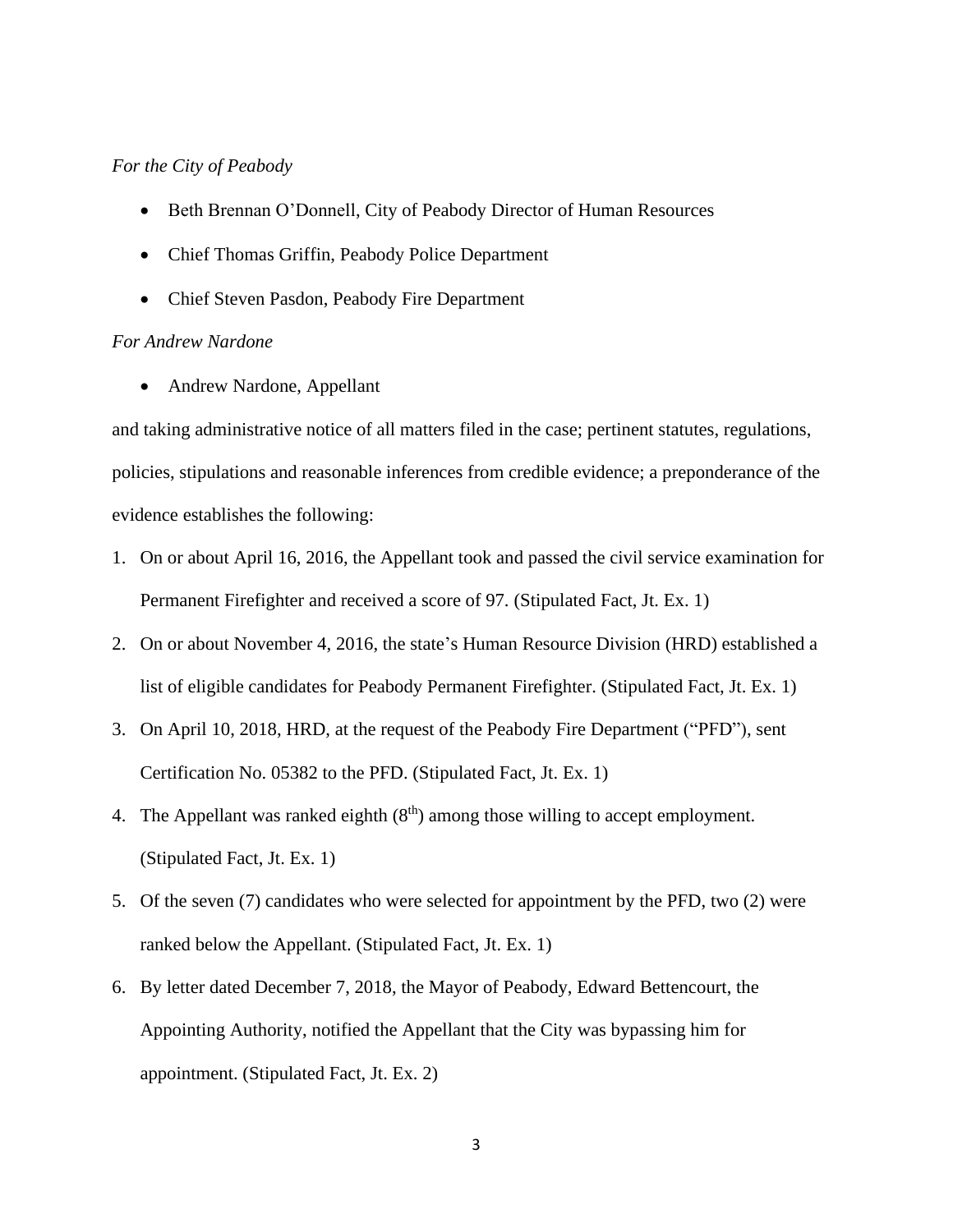7. The bypass letter regarding the Appellant stated:

"Bypass due to lengthy history of negative driving incidents as recent as 2015, including multiple instances of speeding in the past five years. Your driving record includes a motor vehicle accident in 2017, six separate incidents of speeding in the past ten years (October 2015, May 2015, April 2014, November 2010, September 2010 July 2008) and other moving violations during that time, as well as two additional speeding violations in December 2006 and March 2007 in which you display a pattern of standards not acceptable in performance of firefighter functions which involve and require substantial regard for driving caution in public safety and emergency response. Bypass also due to results of background investigation, specifically including concerns regarding the nature of a "209A" Restraining Order issued against you in 2007 and other criminal charges brought against you that same year. While these charges were ultimately dismissed or continued without (sic) a required for a responsible public safety position in City government. Moreover, prior civil restraining order was not disclosed on current application packet materials. Questions exist regarding residency in past five years; no Rowley, MA address was listed on current application materials or Verification of Residency Form. However, letters submitted with current application packet dated 2013 and 2014 are addressed to applicant in Rowley, MA. Credit report from February 2016 application material does not indicate Peabody address, while Driver's License issued in 2015 does. (Jt. Ex. 2, December 7, 2018 Bypass Letter)

8. Beth Brennan O'Donnell has worked as the Director of Human Resources for the City of

Peabody ("City") for three (3) years. As part of her official duties, she is involved in the

process of hiring firefighters for the City. (Testimony of O'Donnell)

- 9. The process for appointing firefighters in Peabody is as follows: Candidates are chosen from the certification and, if they are willing to accept the position, the candidate reports to Peabody Human Resources and signs the Certification. The candidates are given a packet to complete by a date certain and they return the documents to the Peabody Fire Chief's Office. The Fire Chief reviews the packets for completeness. (Testimony of O'Donnell and Pasdon)
- 10. The Fire Chief's office sends all completed applications to the Chief of the Peabody Police to conduct a background check, which includes checking various databases to determine a candidate's criminal and driver history. This is a paper investigation. No further work is done with regards to the background investigation. The police department does not usually speak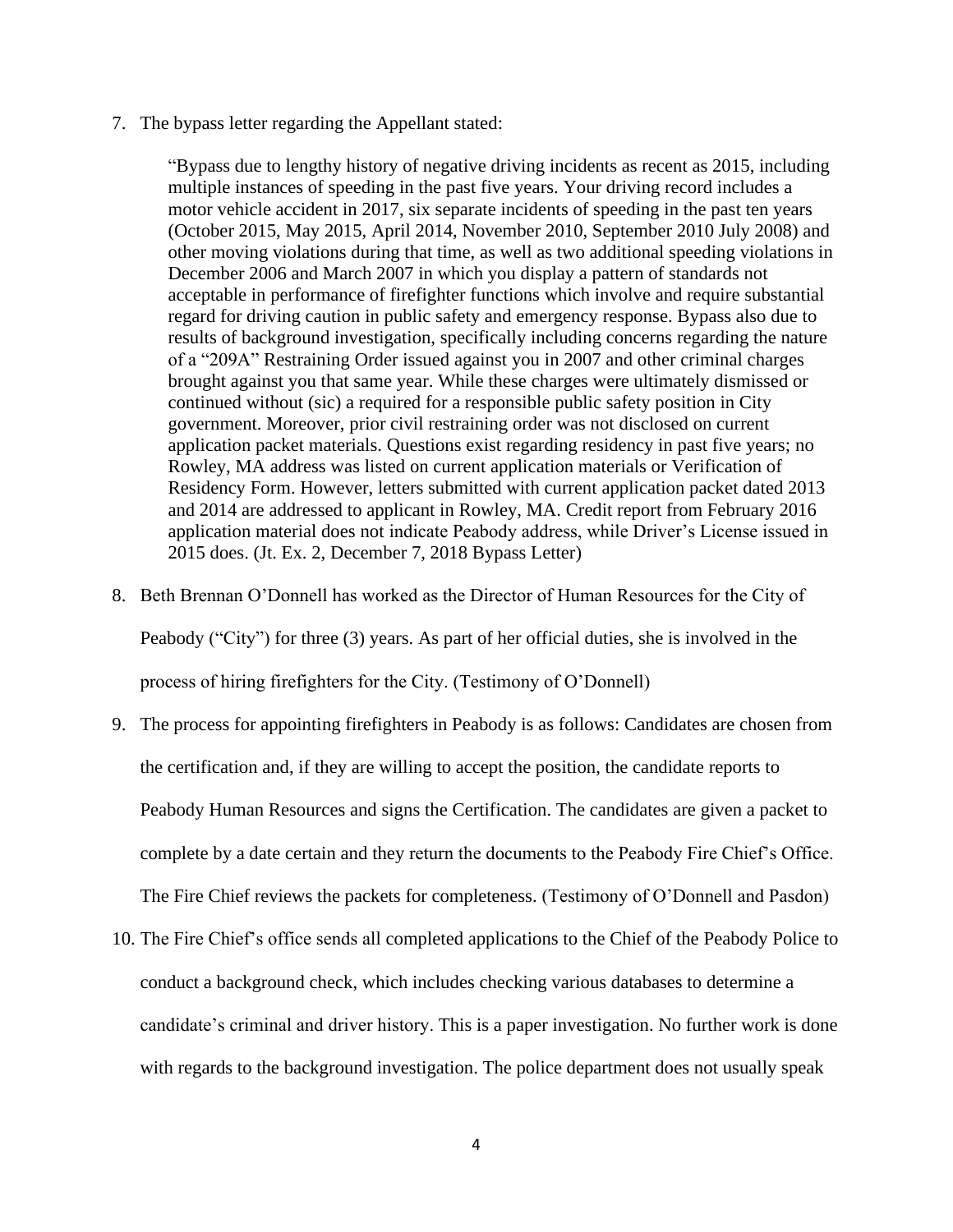to references listed in a candidate's file. An officer usually looks at the letters of references the candidate has provided. The police department typically does not check with neighbor references, past or current employer references, or long-term acquaintances for fire department candidates. The City usually only checks these types of references for police officer candidates. (Testimony of O'Donnell)

- 11. The Chief of Police sends the reports generated from the records check back to the Peabody Director of Human Resources. Human Resources then flags those candidates who have a criminal history and/or a driver history within the last ten (10) years. (Testimony of O'Donnell)
- 12. The next step in the process is to provide the Mayor of Peabody all documents to review. Following the review, the Mayor meets with the Fire Chief and Director of Human Resources to identify those candidates whom the City would like to invite for an interview. Those candidates who do not "pass the background check" do not get an interview. (Testimony of O'Donnell)
- 13. Ms. O'Donnell, Chief Pasdon, and Mayor Bettencourt met sometime during the summer of 2018 to discuss the applications provided to the City as a result of Certification #05382. They reviewed the criminal history and other database printouts that have been provided to them by the police chief and, based upon these documents, they decide which candidates move forward in the process and receive interviews. (Testimony of O'Donnell)
- 14. There is no written policy with regards to the interview process. The interview is conducted by the Mayor, the Director of Human Resources and the Fire Chief. They do not have a list of questions, but the interviewers do go over who will ask what. Generally, all candidates are asked the same questions but some questions will be tailored towards the candidate's specific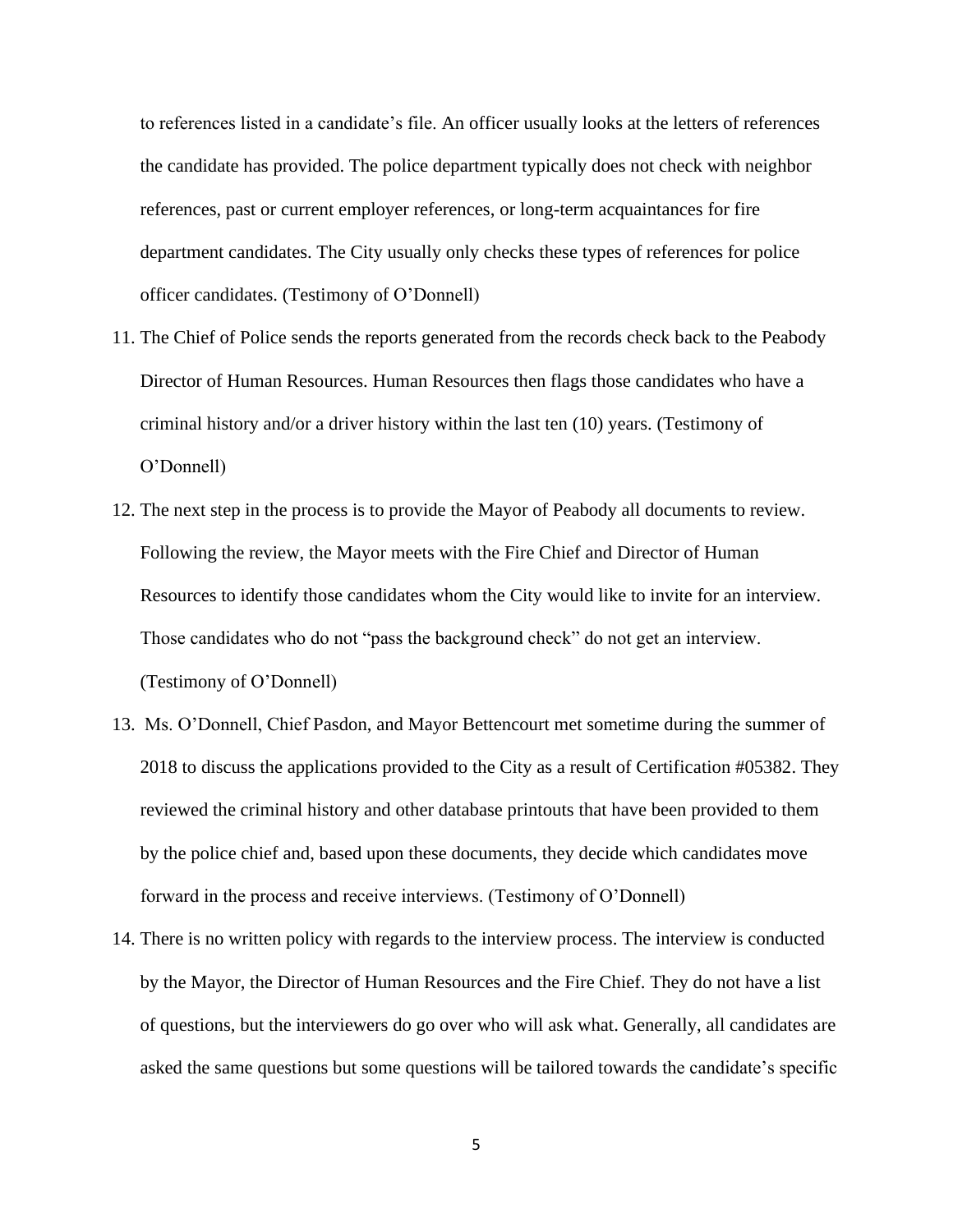background. There is no objective rating system utilized for the interview. Answers are not ranked. The Mayor, the HR Director, and the Fire Chief discuss among themselves whether a candidate will move forward and be given a conditional offer of employment. Once a conditional offer is given, the candidates who qualify will undergo a physical, a drug screen, a psychological evaluation, and a Physical Aptitude Test (PAT), in that order. (Testimony of Beth Brennan O'Donnell)

## *Background of Appellant, Andrew Nardone*

- 15. The Appellant, Andrew Nardone, was born in Salem and grew up in Lynn and Rowley, Massachusetts. (Testimony of Appellant and Jt. Ex. 3)
- 16. The Appellant received a high school equivalency diploma from the Commonwealth of Massachusetts in 2007. (Testimony of Appellant and Jt. Ex. 3)
- 17. The Appellant has earned college credit through two different associate degree programs but has not finished either program as of the time of the hearing in this appeal. (Testimony of Appellant and Jt. Ex. 3)
- 18. On or about December 19, 2013, the Appellant graduated from the Massachusetts Firefighting Academy. (Testimony of Appellant and Jt. Ex. 3)
- 19. On or about April 7, 2014, the Appellant obtained a National EMS Certification at the Emergency Medical Technician level. (Testimony of Appellant and Jt. Ex. 3)
- 20. The Appellant has obtained multiple certifications from the Massachusetts Fire Training Council including Firefighter I/II; Incident Safety Officer; Public Safety Responses to Bombing Incidents; High Voltage Emergency Awareness; HAZMAT/WMD/CT-Operations Level Responder; NFPA Electric Vehicle Safety; Ethanol for First Responders; Introduction to Incident Command System; Suicide Prevention and Intervention Training Program;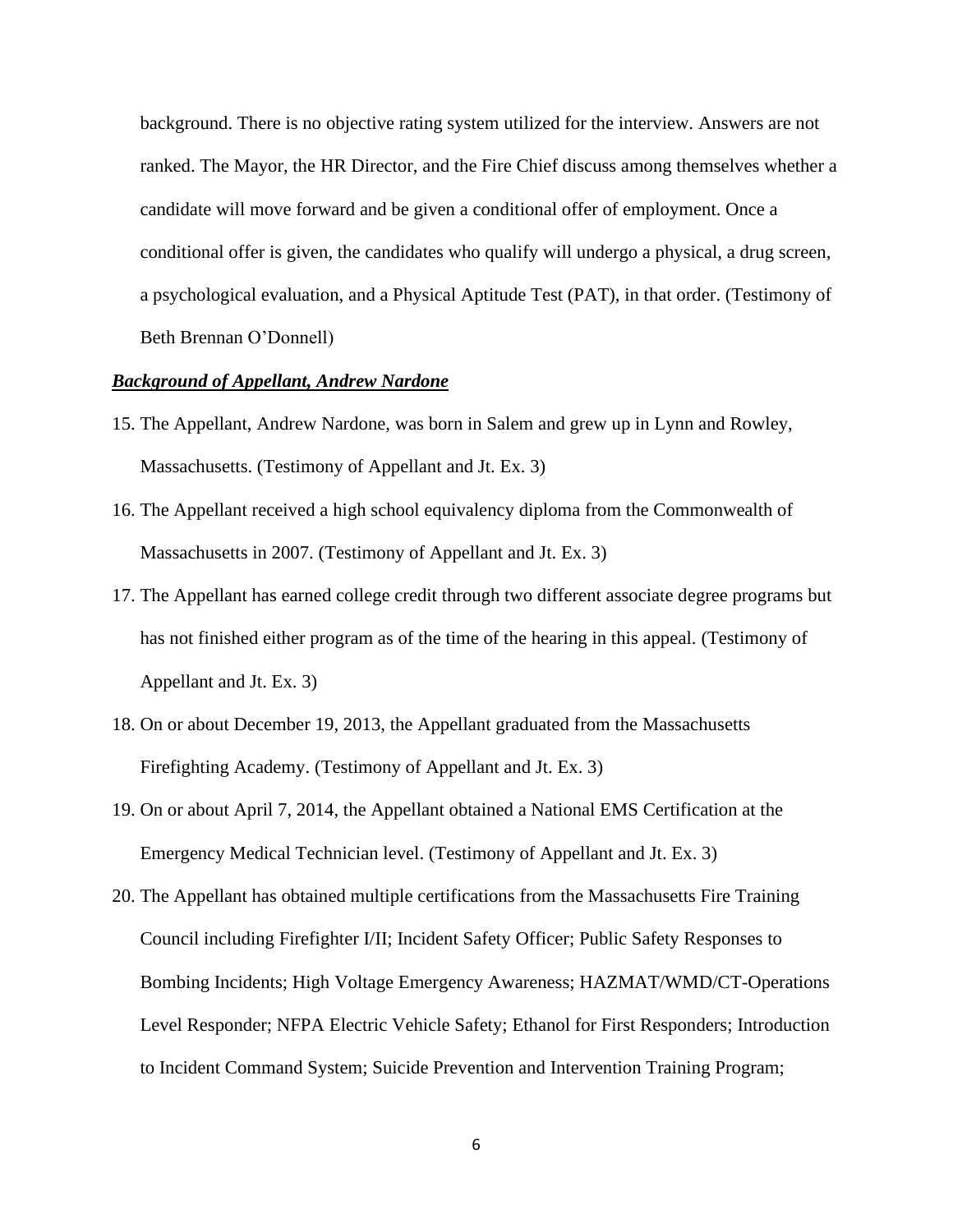FEMA/An Introduction to the National Incident Management System (NIMS). (Testimony of Appellant and Jt. Ex. 3)

- 21. The Appellant worked as a paid on-call fire fighter for the Rowley Fire Department (RFD) for five (5) years and, at the time of the hearing in this appeal, had worked as a paid, on-call, per-diem fire fighter in Lynnfield for the past three (3) months. (Testimony of Appellant and Jt. Ex. 3)
- 22. Since 2012, the Appellant has also owned a demolition business. The Appellant drives a lot of vehicles for this job, including heavy trucks, such as box trucks, econovans, pickup trucks, and dump trucks. He does not have a CDL license as these are non-CDL vehicles. (Testimony of Appellant and Jt. Ex. 3)
- 23. Prior to 2012, the Appellant worked construction, commuting to towns such as Raynham, Middleton, Saugus and Peabody. However, he drives more for his own company than he did before. (Testimony of Appellant)
- 24. In an undated letter of recommendation authored by Mr. G, a Firefighter/EMT of the RFD, Mr. G has known the Appellant for almost four years, since the Appellant joined the RFD in 2012. Mr. G has worked beside the Appellant and attended the Fire Academy with him. He notes that the Appellant's "competency and strong work ethic… and his eagerness to help coworkers, including myself, and his willingness to learn from experienced superiors." Mr. G notes the Appellant seemed eager to take any opportunity to work at the station, including participating in cleaning details and public service events. Mr. G believes Peabody "would gain a dependable and enthusiastic individual who takes pride in his work. Andrew is highly motivated and …has always been committed to preserving the standard of excellence necessary for a high-stress job working for the public." (Jt. Ex. 3)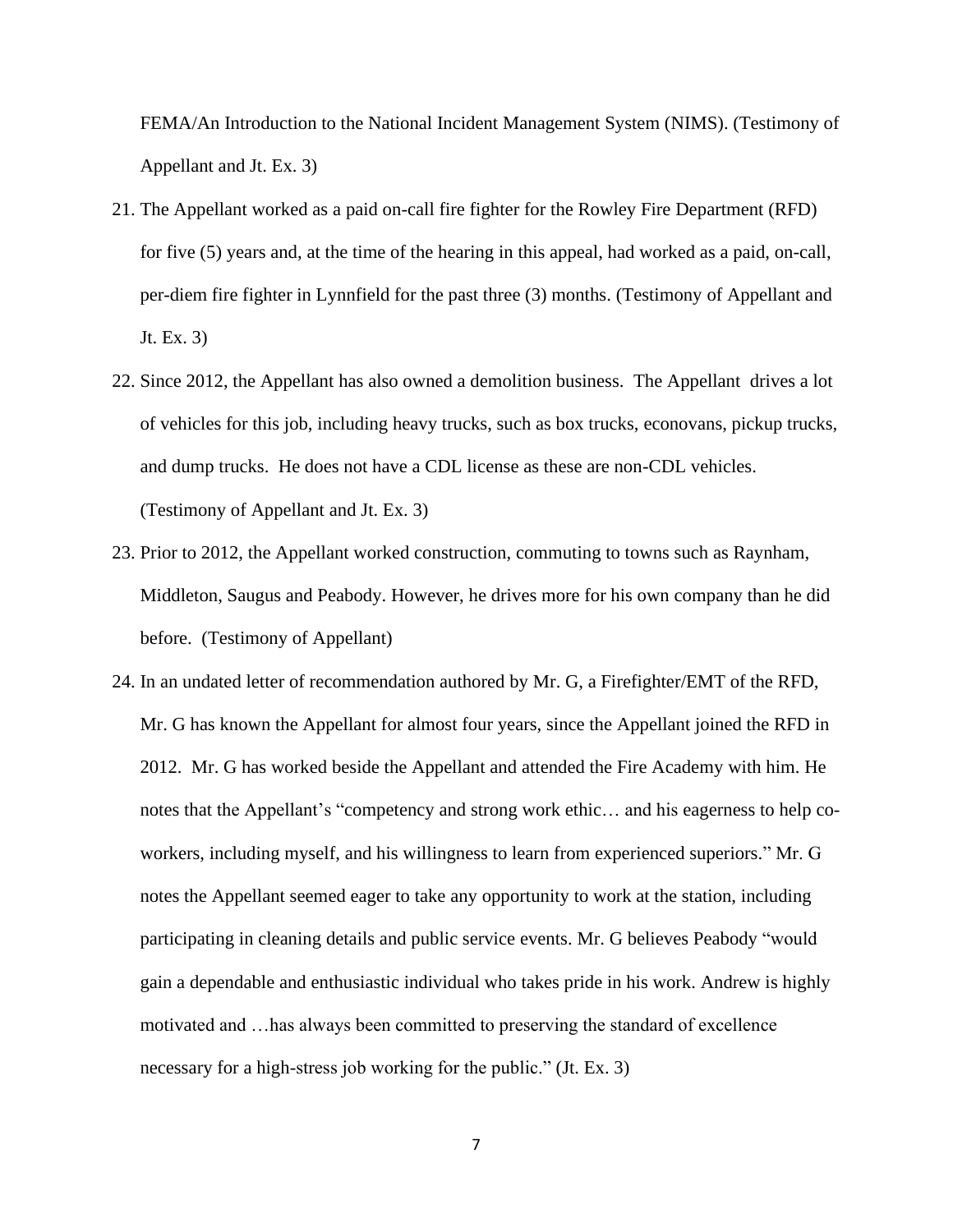- 25. A second letter of recommendation was provided in the Appellant's 2018 application packet provided to the PFD. In an undated letter, Mr. D, a Firefighter/EMT with the RFD, indicates that, in his time working with the Appellant, he has been a valuable asset and a team-player who is capable of leading a team. Mr. D further opines that if a "situation at-hand requires the efforts of an individual then Andrew Nardone will be that focused and target-oriented individual that will get the job done." (Jt. Ex. 3)
- 26. No one from the PFD, the City's Human Resources Department, or the Mayor's Office contacted either Mr. D or Mr. G, the two firefighters who wrote the letters of recommendations. (Testimony of O'Donnell and Pasdon)
- 27. Included within his application packet for the PFD, the Appellant listed Mr. D of the RFD, Mr. M, Chief of the Lynn Fire Department, and Mr. F, the owner of a construction company where the Appellant had worked, as the Appellant's personal references. (Jt. Ex. 3)
- 28. No one from the PFD, the City of Peabody Human Resources Department, or the Peabody Mayor's Office contacted either Mr. D, Mr. M or Mr. F to check the Appellant's references. (Testimony of O'Donnell, Griffin and Pasdon)

# *Appellant's Driving Record*

- 29. Peabody Police Chief Griffin testified on behalf of the City. He has been the Chief of the PPD for four and half (4.5) years and was previously in the Investigations Unit, rising to the rank of Captain, with the Salem Police Department for twenty-seven (27) years prior to working for Peabody. (Testimony of Griffin)
- 30. Chief Griffin assigned Officer Taryn Brotherton to conduct a background investigation of the Appellant, including the acquisition of a driving history from the Massachusetts Registry of Motor Vehicles (RMV). (Testimony of Griffin and Jt. Ex. 4)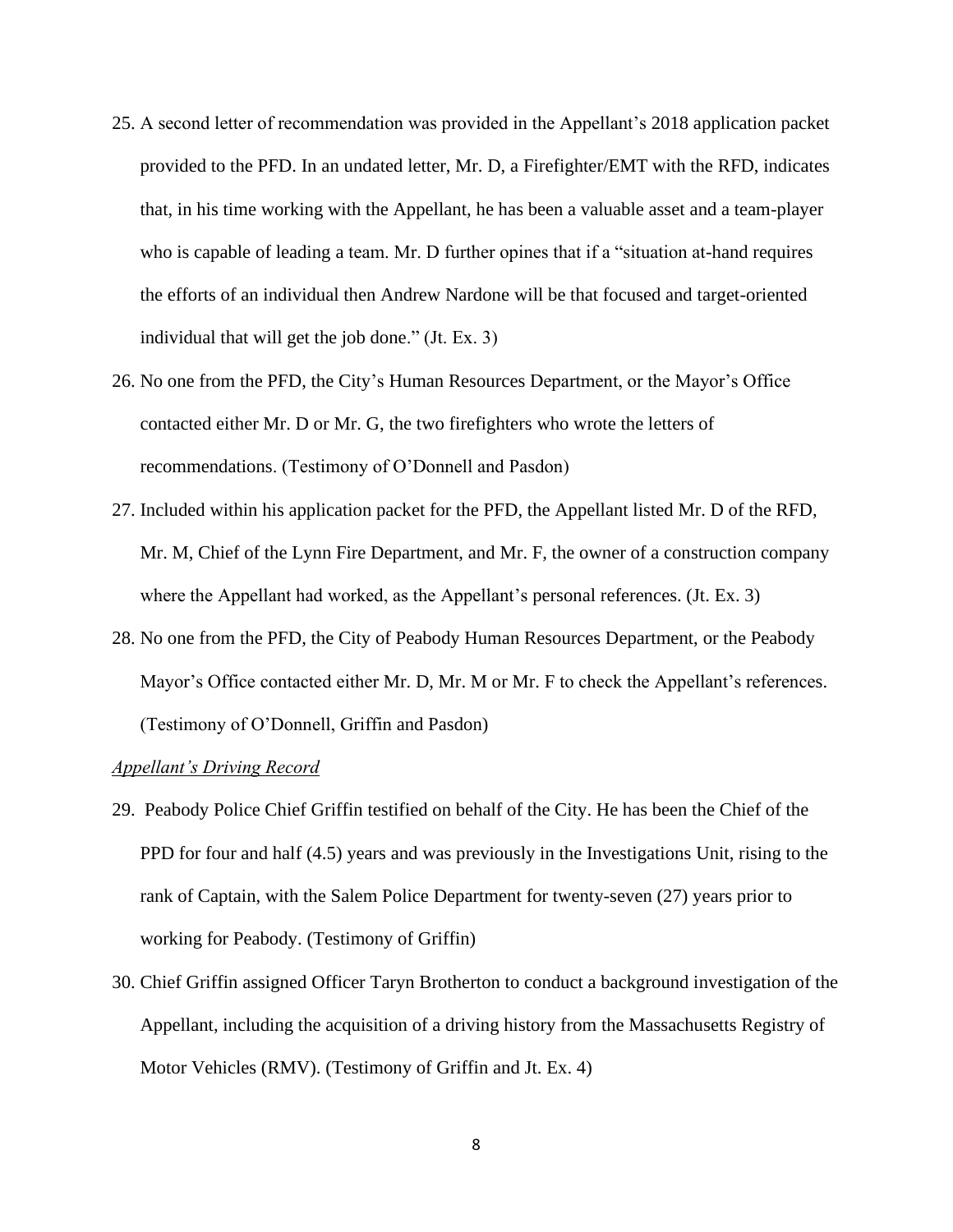- 31. Chief Griffin assigned Officer Brotherton to check a number of other databases for information regarding the Appellant's criminal offender record, his interstate criminal record, COP Link to check municipal police reports and an in-house database system to determine if the Appellant had been involved with the PPD. (Testimony of Griffin and Jt. Ex. 4)
- 32. Chief Griffin personally reviewed the documents obtained by Officer Brotherton and the Appellant's driving history was of concern to him. The license query returned a number of speeding violations. The Appellant was found responsible for some speeding violations and not others. (Testimony of Griffin and Jt. Ex. 4)
- 33. The Appellant's RMV driving record acquired by the PPD shows:

| December 26, 2006  | Speeding in Violation of Special Regulation, NR |
|--------------------|-------------------------------------------------|
| March 7, 2007      | Speeding in Violation of Special Regulation, R  |
| March 2, 2007      | Municipal Motor Vehicle Ordinance Violation, CW |
| July 14, 2008      | Speeding in Violation of Special Regulation, R  |
| September 23, 2010 | Speeding, NR                                    |
|                    | Failure to Drive in Right Lane, NA              |
| November 26, 2010  | Speeding, R                                     |
| April 17, 2014     | Speeding, R                                     |
| May 5, 2015        | Speeding, NR                                    |
| October 22, 2015   | Speeding, R                                     |
| (Respondent Ex. 1) |                                                 |

34. Chief Griffin indicated that the City will look at ten (10) years or so into the candidate's driving history. He indicated that even if the candidate is found *Not Responsible*, the City is looking to see if there is a pattern of misconduct. The most relevant findings to the Chief when looking at someone's driver history are moving violations, especially speeding violations, because the City firefighters are entrusted with driving a large vehicle when responding to emergencies for the City. (Testimony of Griffin and Jt. Ex. 4)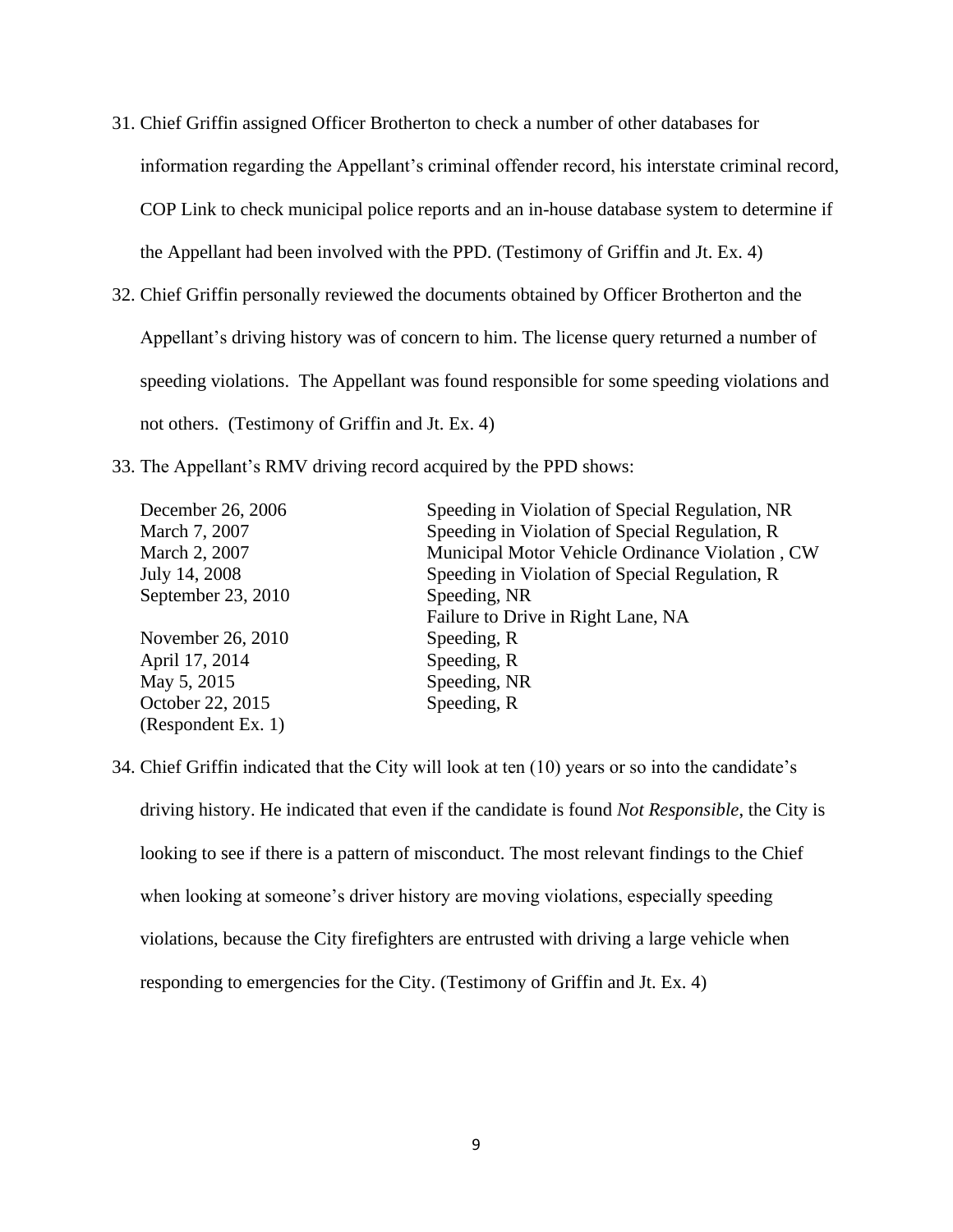- 35. There is no written policy as to how candidate's driver histories are reviewed. The police chief does not draft a report for a fire candidate relative to his findings about a driver history. The City considers the history "stale" beyond ten (10) years. (Testimony of O'Donnell)
- 36. Officer Brotherton also provided Chief Griffin with a printout from the in-house system for the PPD, indicating whether or not the Appellant's name has appeared in a records check. This printout indicates that the Appellant was listed as the "Operator" in an "Accident" on August 10, 2017. (Respondent Exhibit 1)
- 37. The City never spoke to the Appellant about this accident referred to in his records. Ms. O'Donnell cannot tell if the Appellant was at fault in this accident or not. (Testimony of O'Donnell)
- 38. Ms. O'Donnell was concerned with the Appellant's driving history because there are six (6) incidents of speeding in the past ten (10) years and an additional two (2) speeding incidents on his record that fall beyond the ten (10) year lookback. The City looked at the 2006 and 2007 speeding incidents as part of a pattern of conduct. The City looks at the totality of the record. (Testimony of O'Donnell)
- 39. Peabody Fire Chief Pasdon has been the Chief of the PFD for eighteen (18) years. Chief Pasdon is familiar with Certification #05382 and is familiar with the hiring process undertaken to fill the positions of permanent firefighter relative to that certification. (Testimony of Pasdon)
- 40. Chief Pasdon also reviewed the Appellant's driver history and he was "very much concerned" with the Appellant's driving record. Chief Pasdon concurred with Ms. O'Donnell that there is no written policy for evaluating a candidate's driver history but the past practice is to look at a ten year window, and more specifically focussing on the past five (5) years.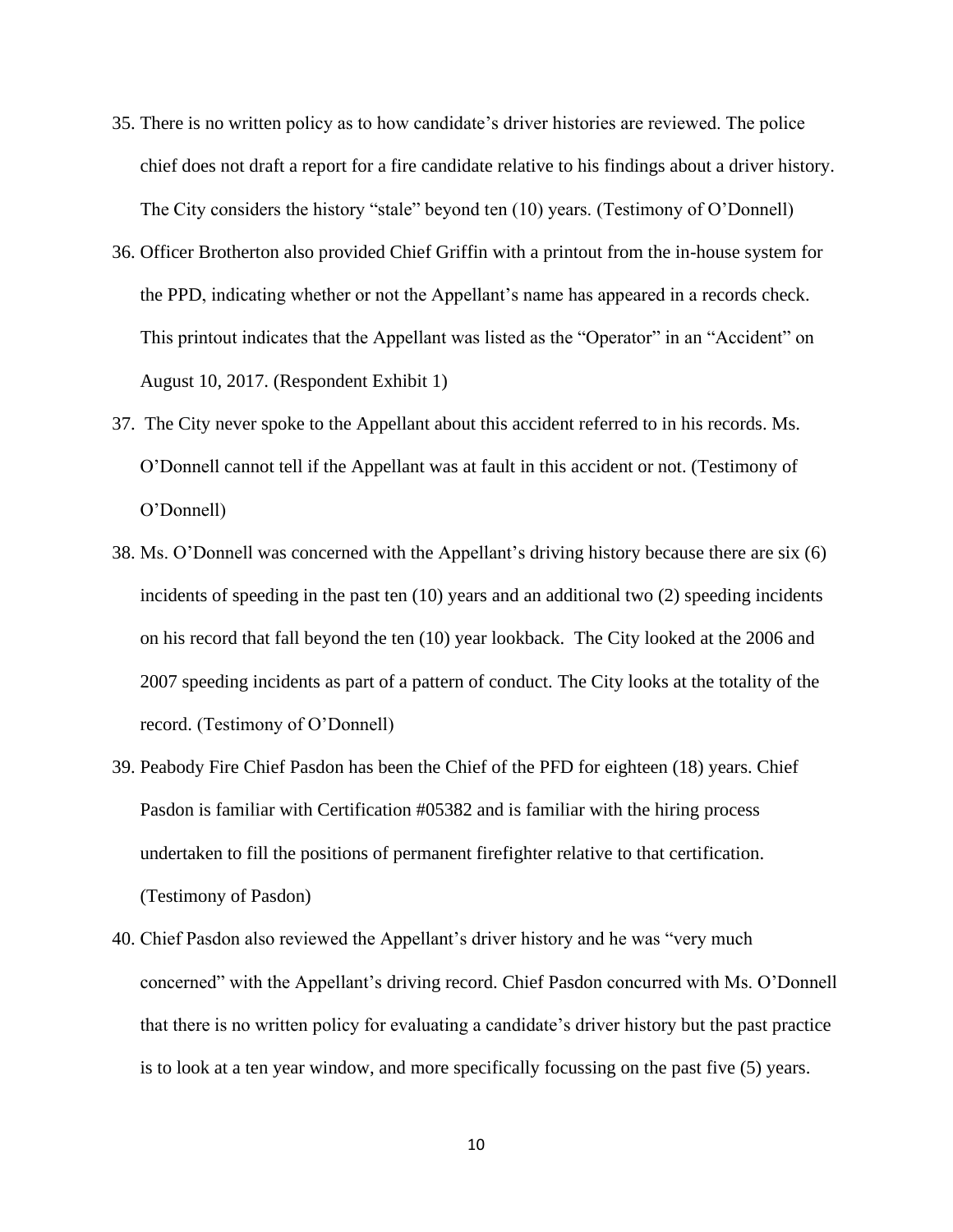Firefighters for the City are expected to drive a 60-100,000 pound fire apparatus, which is more difficult to handle and stop than a regular vehicle. (Testimony of Pasdon)

- 41. Neither Chief Pasdon, Ms. O'Donnell, nor Police Chief Griffin discussed the Appellant's driving history with him at any time during his candidacy, nor did they discuss with him his criminal history or his involvement in a 2017 motor vehicle accident. They did not ascertain whether the Appellant was at-fault in the 2017 motor vehicle accident. The City officials did not write a report regarding their findings. (Testimony of Pasdon, O'Donnell and Griffin)
- 42. Police Chief Griffin did not speak to Mayor Edward Bettencourt, the Appointing Authority, about the reports his department generated relative to the Appellant's background nor did he give his opinion about the content of those reports to the Mayor. (Testimony of Griffin)
- 43. The Appellant was rear-ended on Rt. 128 in the 2017 motor vehicle accident that appears in his records. An insurance company report, produced by the Appellant and marked for Identification (Id. A), indicates that the Appellant was found not at fault in that accident. (Testimony of Appellant and Identification A)
- 44. The Appellant never spoke to either the Mayor, Fire Chief Pasdon, Police Chief Griffin, Officer Brotherton, or Ms. O'Donnell about his driver history.<sup>4</sup> (Testimony of Appellant) *Appellant's Criminal History*
- 45. The Appellant's record indicates that a 209A civil restraining order was issued against him beginning on January 11, 2007 and expired on September 10, 2007. (Respondent Ex. 1)
- 46. The Appellant's criminal history indicates that he was charged with assault and battery with a dangerous weapon and procuring alcohol for a minor in September 2007. The first case was

<sup>4</sup> The 2017 motor vehicle accident does not appear as an entry in Joint Exhibit 4, the Appellant's RMV Driver History, rather, this entry appears in Respondent's Exhibit 1, in a printout from the PPD's in-house system which identifies whether the Appellant's name, address, or vehicle appears in any reports.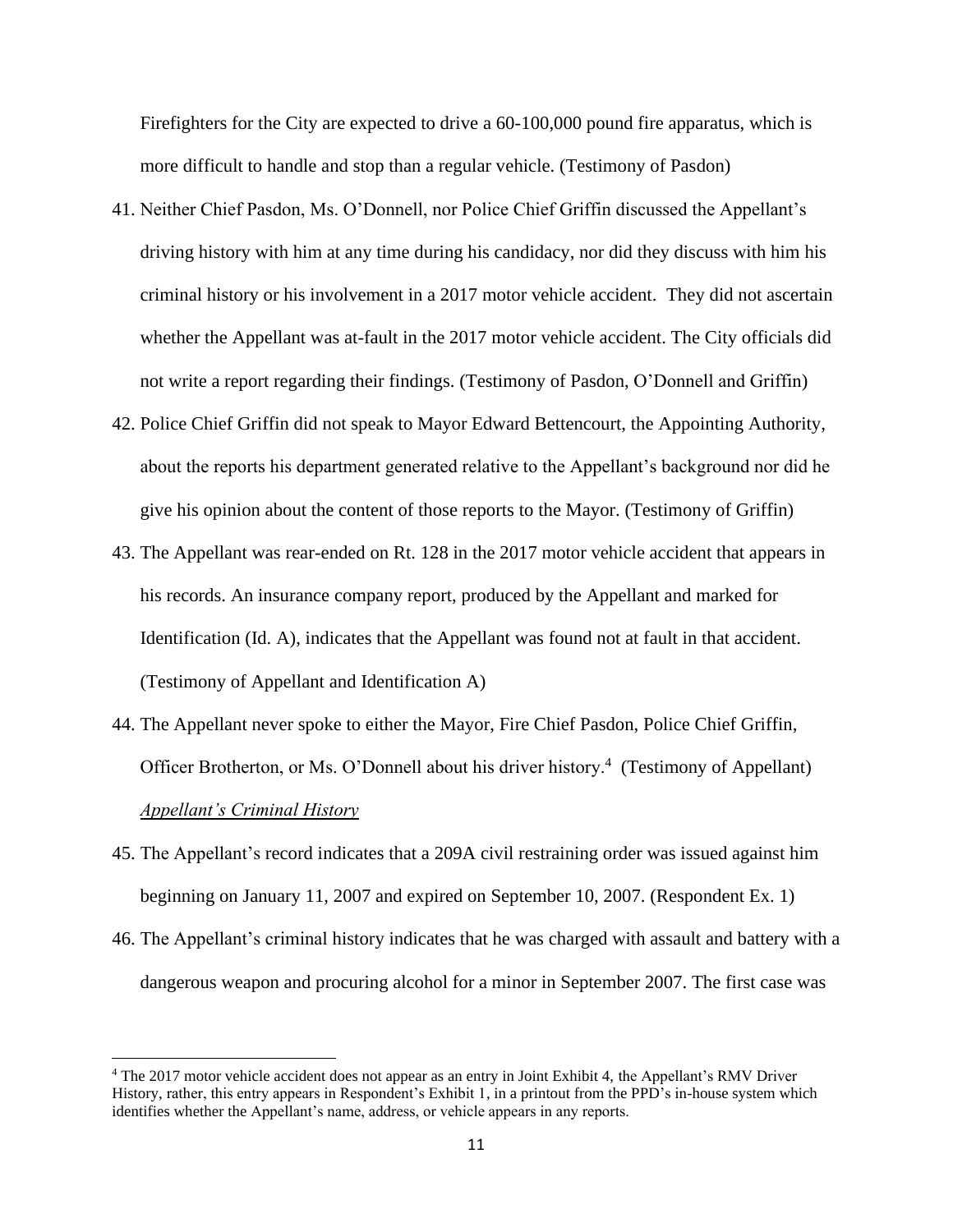dismissal by the court and the second was disposition of the Procuring Alcohol count was continued without a finding (CWOF). (Respondent Ex. 1)

- 47. The Appellant did not mention in his application that he was the subject of a civil restraining order in 2007. (Jt. Ex. 3 and Testimony of Griffin)
- 48. A 209A restraining order is a civil matter in the Commonwealth of Massachusetts, unless the restraining order is violated, at which point it becomes a criminal violation. (Testimony of Griffin)
- 49. The Appellant mistakenly considered the 209A restraining order which appears in his criminal history to be a criminal matter and not a civil matter. The Appellant did not list this matter in his application because there was nowhere to specifically note it. (Testimony of Appellant)
- 50. On page 9 of the application, question 8A asks the Appellant if had "ever been convicted of a criminal offense?" The Appellant marked the box to indicate "no". On page 9, question 8D asks if he had "ever been a plaintiff or a defendant in a civil court action?" The Appellant did not include the 2007 restraining order in this section either because he mistakenly thought the restraining order was a criminal matter (of which he was not convicted), not a civil matter. (Jt. Ex. 3 and Testimony of Appellant)
- 51. There is no separate, specific question in the Appellant's PFD application packet that asks solely about prior restraining orders. (Jt. Ex. 3)
- 52. Neither Mayor Bettencourt, Chief Pasdon, Chief Griffin, Officer Brotherton, nor Ms. O'Donnell ever spoke with the Appellant regarding his criminal history. The City of Peabody did not obtain the police reports relative to the entries on the Appellant's criminal history or relative to the restraining order issued against the Appellant in 2007. The City did not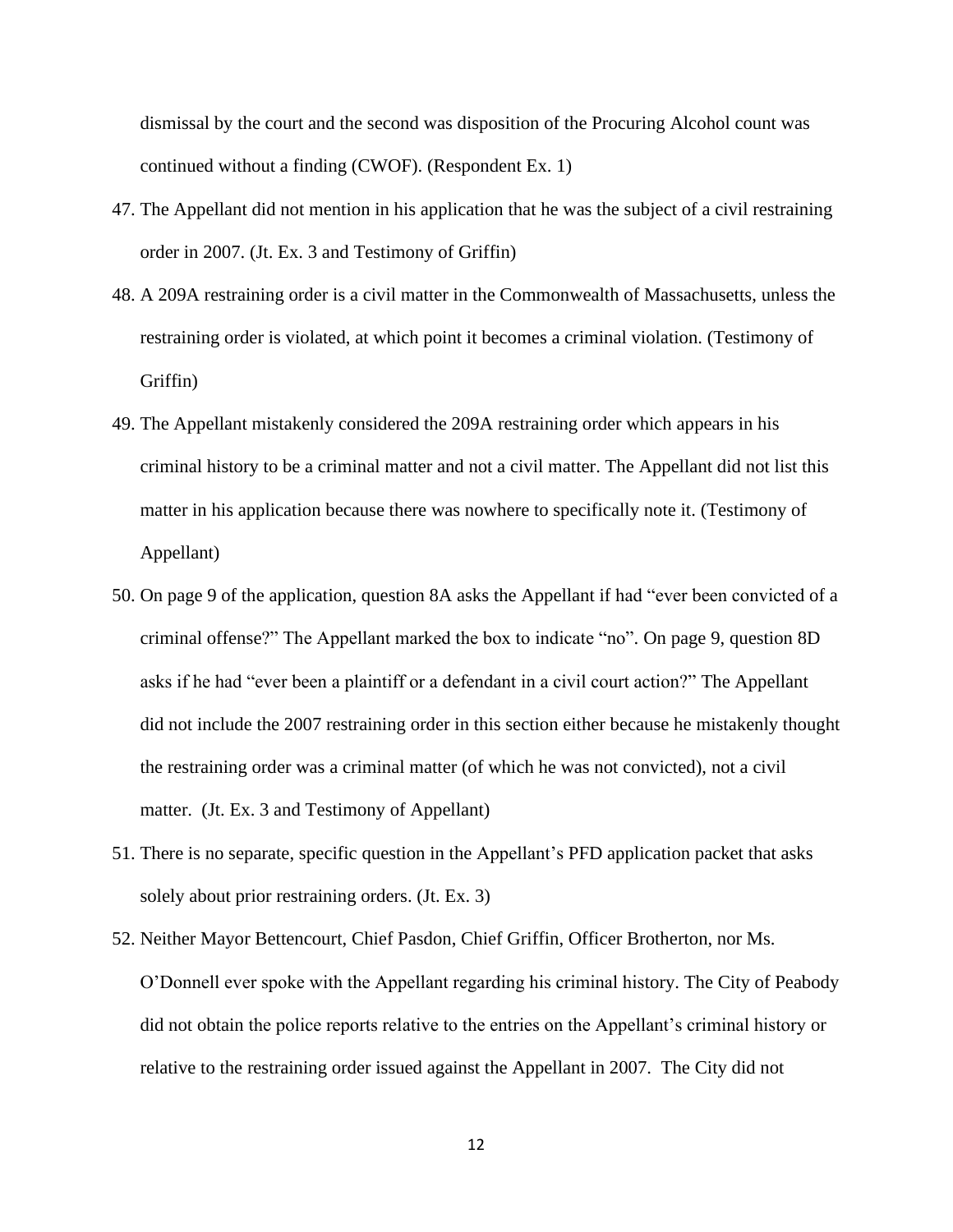question the Appellant about the restraining order. (Testimony of Griffin, Pasdon,

O'Donnell and Appellant)

#### *Residency Preference*

- 53. The Appellant signed a Verification of Residency Form, attesting that he maintained a residence in Peabody for one full year prior to taking the exam from which certification #05382 was created. The time frame for residency preference was from 2015-2016. (Jt. Ex. 3 and Testimony of O'Donnell)
- 54. The Verification of Residency Form requires candidates to "list places(s) of residence for the past 24 months." The Appellant wrote that he lives in Peabody and has been a resident in the City since 2013. (Jt. Ex. 3)
- 55. As part of his application, the Appellant gave the City a letter from the Mass. Fire Training Council regarding his Firefighter I/II certifications. The letter was dated December 18, 2013 and contained his address parents' address in Rowley, MA. (Jt. Ex. 3 and Testimony of Appellant)
- 56. As part of his application, the Appellant gave the City a letter from National Registry of Emergency Medical Technicians regarding his EMT Certification. The letter was dated April 14, 2014 and contained his parents' address in Rowley, MA. (Jt. Ex. 3 and Testimony of Appellant)
- 57. These letters sent to his parents' address were from agencies that he does not interact with on a daily basis so he never bothered to correct his address to reflect the Peabody address. These documents were part of the Appellant's application with the PFD to show evidence of his education/certifications, not to prove or disprove his residency in 2013 or 2014. (Testimony of Appellant)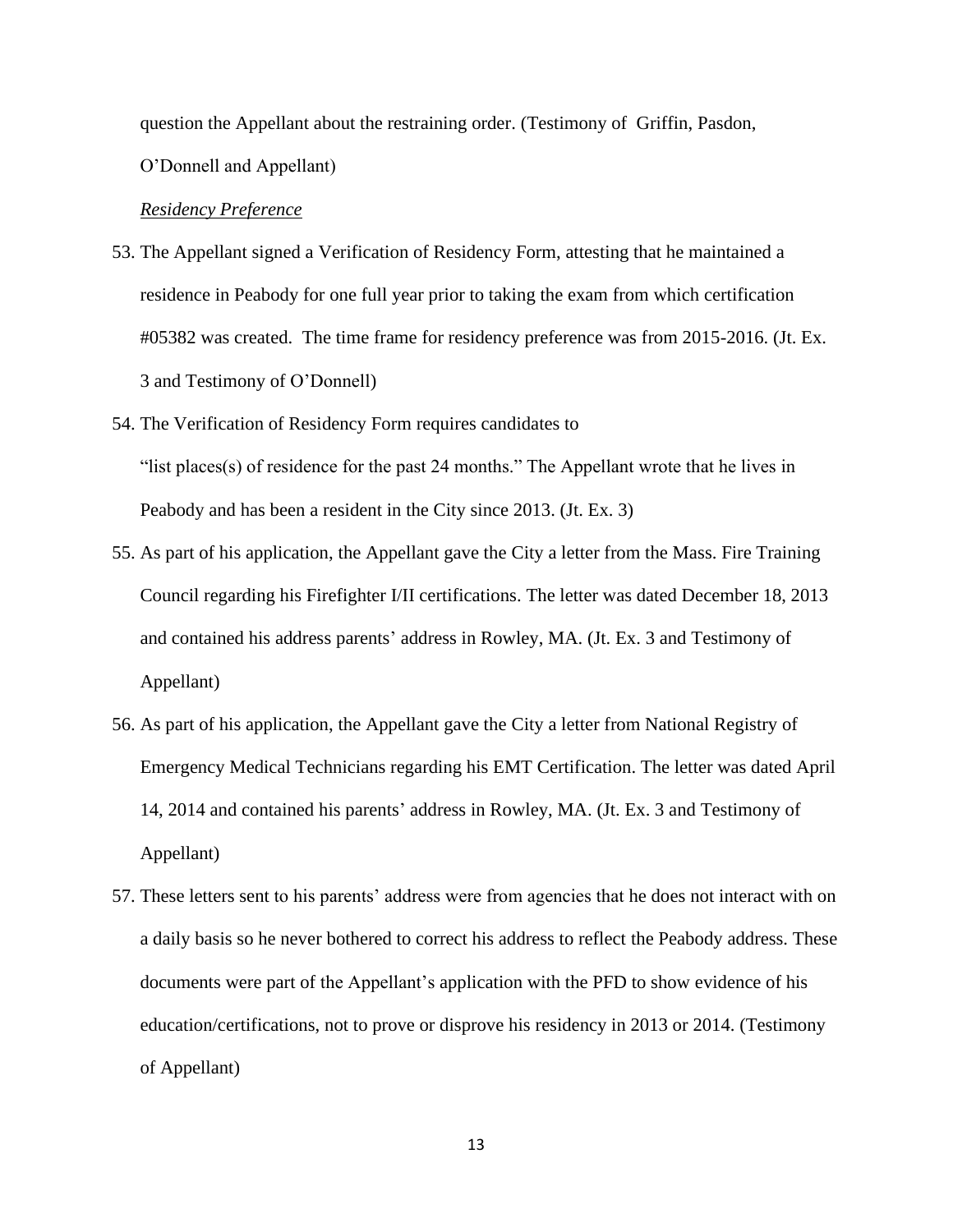- 58. The City never questioned the Appellant relative to the listing of his address as a Rowley address in 2013 and 2014. (Testimony of Donnell and Appellant)
- 59. The Appellant's credit report provided to the City with his application materials contains the Appellant's Peabody address at the pertinent point in time. (Jt. Ex. 3)
- 60. The City did not investigate the Appellant's residency. The City did not send out investigators to check on the Appellant's residence nor did they speak to the Appellant regarding any questions the City may have had about his residency. (Testimony of O'Donnell and Appellant)
- 61. On occasion for other past candidates, the City has investigated their residency. (Testimony of O'Donnell)
- 62. The Appellant gave the City the contact information of his landlords in Peabody but the City never contacted them. (Testimony of Appellant and Jt. Ex. 3)

# *Relationship of the Mayor and Candidate - Mr. P*

- 63. The City bypassed the Appellant and hired Mr.  $P^{\text{5}}$  (Jt. Ex. 2)
- 64. Mr. P grew up in the City of Peabody and is a graduate of Peabody Veterans Memorial High School. He has been employed by the PFD as a Signal Maintainer since March 2013. (Jt. Ex. 2)
- 65. Mr. P is "in the process of becoming EMT certified." (Jt. Ex. 2)
- 66. Mr. P grew up with Mayor Bettencourt and HR Director O'Donnell. (Testimony of O'Donnell)
- 67. Ms. O'Donnell and Mr. P went to high school together, although they do not currently "run in the same circles." (Testimony of O'Donnell)

<sup>&</sup>lt;sup>5</sup> For purposes of confidentiality, this candidate will be referred to by the first letter of his last name. Every candidate will be referred to in this manner, hereafter.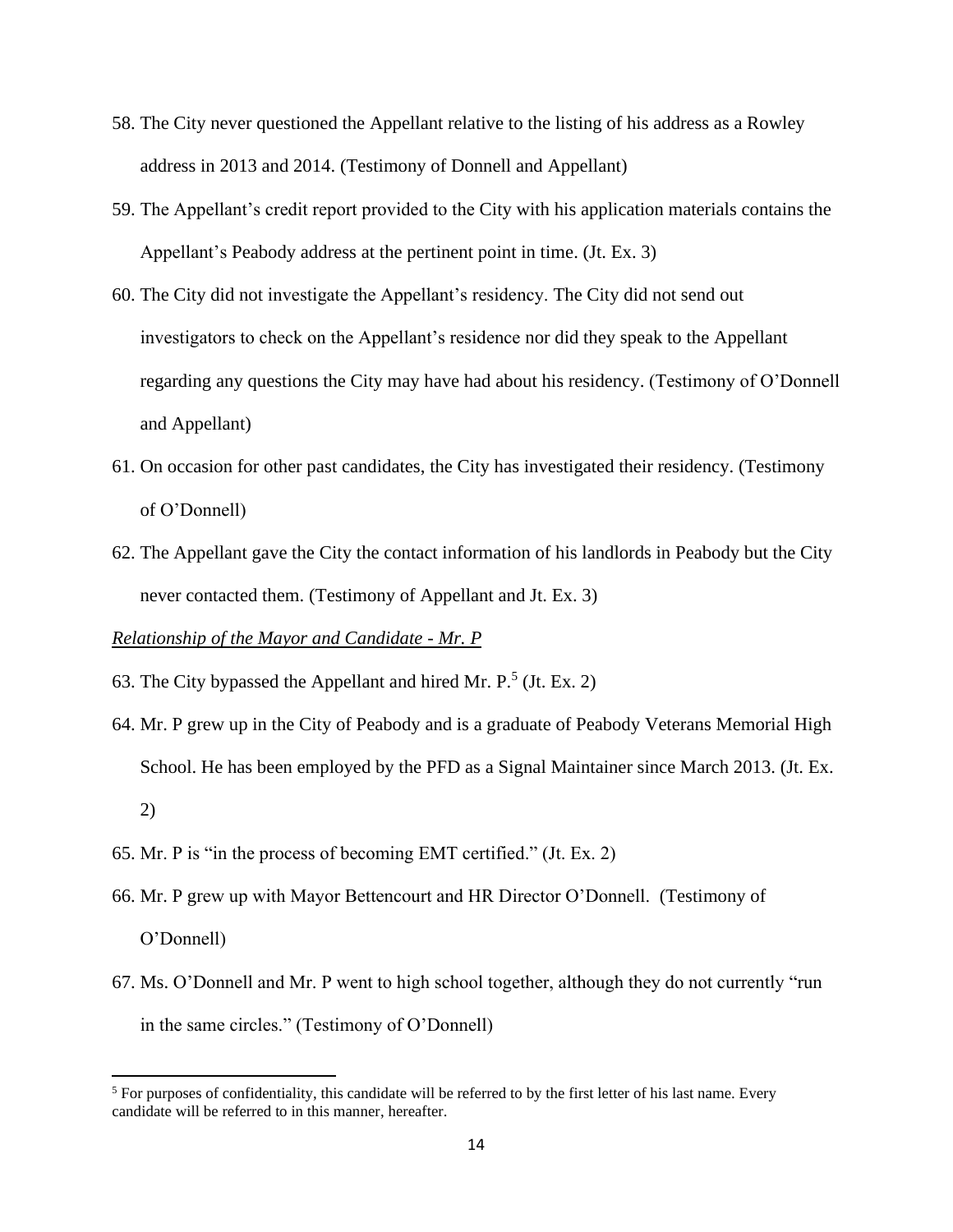- 68. Mr. P and Mayor Bettencourt are friends and are contemporaries. They grew up in Peabody and went to high school together. (Testimony of O'Donnell)
- 69. The Mayor did not recuse himself from involvement in this hiring process with respect to his friend, Mr. P. (Respondent Exhibit 3, Affidavit of O'Donnell dated January 31, 2019 and email exchange between this Commissioner and the Respondent's counsel dated January 31, 2019)
- 70. Multiple members of the PPD and PFD with first-hand knowledge told the Appellant that they joked that there is a "P Line" on the certification and that the Mayor would do anything he needed to get down to his friend's name (Mr. P) on the certification because Mr. P had not taken the civil service examination again and would not be eligible on the next certification. (Testimony of Appellant)
- 71. Chief Pasdon has supervised Mr. P during his employment with the City as a Signal Maintainer. (Testimony of Pasdon)
- 72. Mayor Bettencourt, Ms. O'Donnell, and Chief Pasdon conducted the interviews of those applicants selected from certification #05382, including Mr. P, and made final hiring decisions, including the decision to hire Mr. P. (Testimony of O'Donnell and Pasdon)
- 73. Mr. P's driver history was ascertained by the Peabody Police in the course of his records check. Mr. P was cited for speeding on five (5) occasions between 1990 and 1995. He was cited in 1998 for unsafe operation of a motor vehicle and failure to stop/yield. He has had no speeding citations within the last ten (10) years and the only infraction within the past ten (10) years on his driving history is an improper turn in 2010 and an unpaid parking ticket in 2013. (Testimony of O'Donnell and Jt. Ex. 5)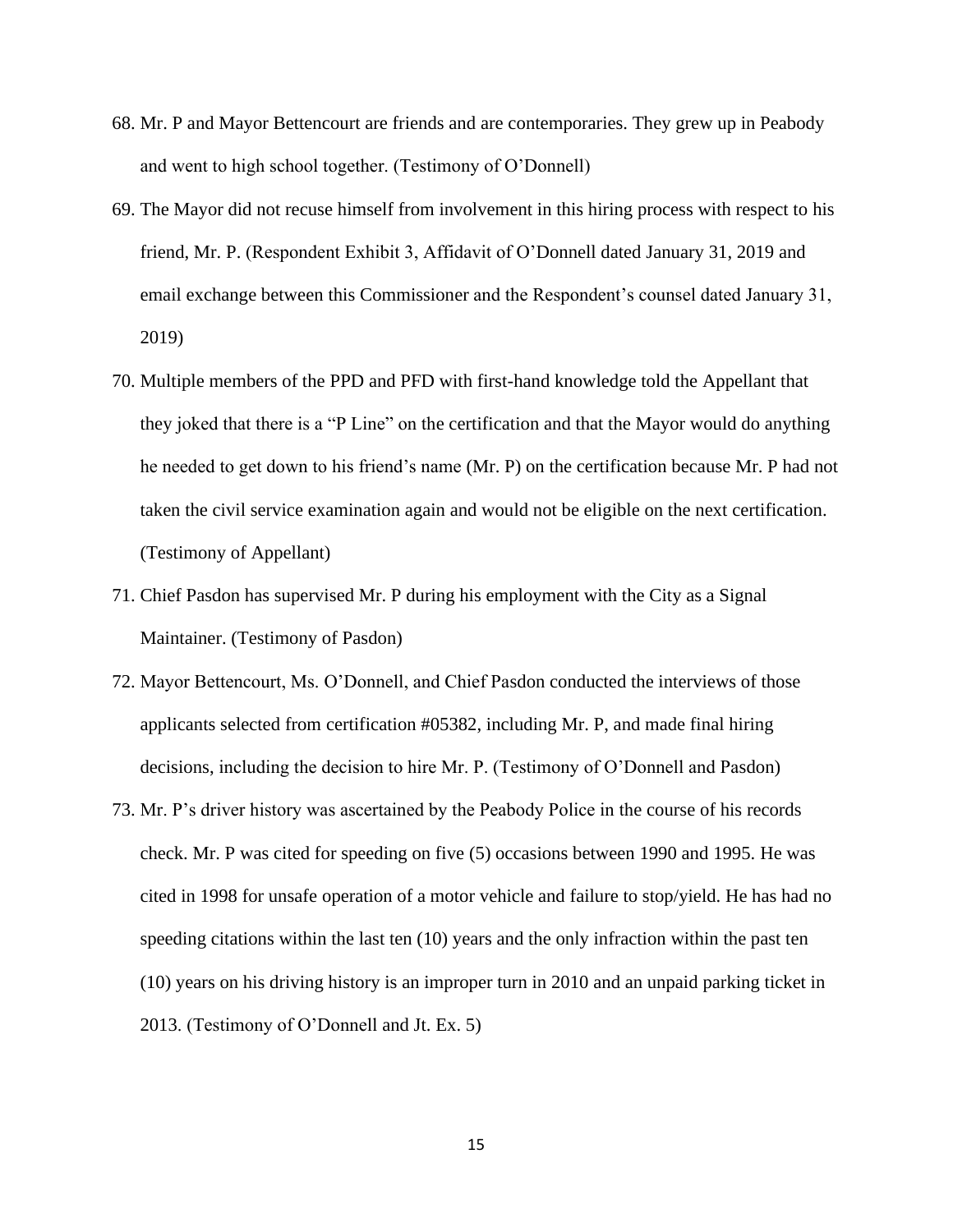- 74. Mr. P's criminal history report states that he had two criminal charges: one in 1994 for disorderly person and one in 2004 for compulsory insurance violation, both of which were dismissed by the court. (Jt. Ex. 5)
- 75. Mr. P's driver history was not of concern to Police Chief Griffin since Mr. P's speeding citations occurred well outside of the ten (10) year window and he was not concerned with the one 2010 citation for an improper turn. Chief Griffin never contacted Mr. P to discuss his driving record. He noted that, although Mr. P had some entries on his driver history in the 1990's, he figured that perhaps it is due to maturity, a lifestyle change, or the choice to abide by the regulations which caused Mr. P not to have any future speeding violations on his record. (Testimony of Griffin)
- 76. Fire Chief Pasdon testified that there was nothing of concern in Mr. P's driver history. (Testimony of Pasdon)

## *Relationship with the Mayor and Candidate - Mr. O*

- 77. The City bypassed the Appellant and hired Mr. O. (Jt. Ex. 2)
- 78. Mr. O grew up in the City of Peabody and is a graduate of Peabody Veterans Memorial High School. (Jt. Ex. 2)
- 79. Mr. O lacks fire department experience. (Jt. Ex. 2)
- 80. Mr. O and Mayor Bettencourt are friends. (Affidavit of O'Donnell, dated January 31, 2019, Respondent Exhibit 3, and email exchange between this Commissioner and the Respondent's Counsel dated January 31, 2019)
- 81. The Mayor did not recuse himself from involvement in this hiring process with respect to Mr. O. (Affidavit of O'Donnell, dated January 31, 2019, Respondent Exhibit 3, and email exchange between this Commissioner and the Respondent's Counsel dated January 31, 2019)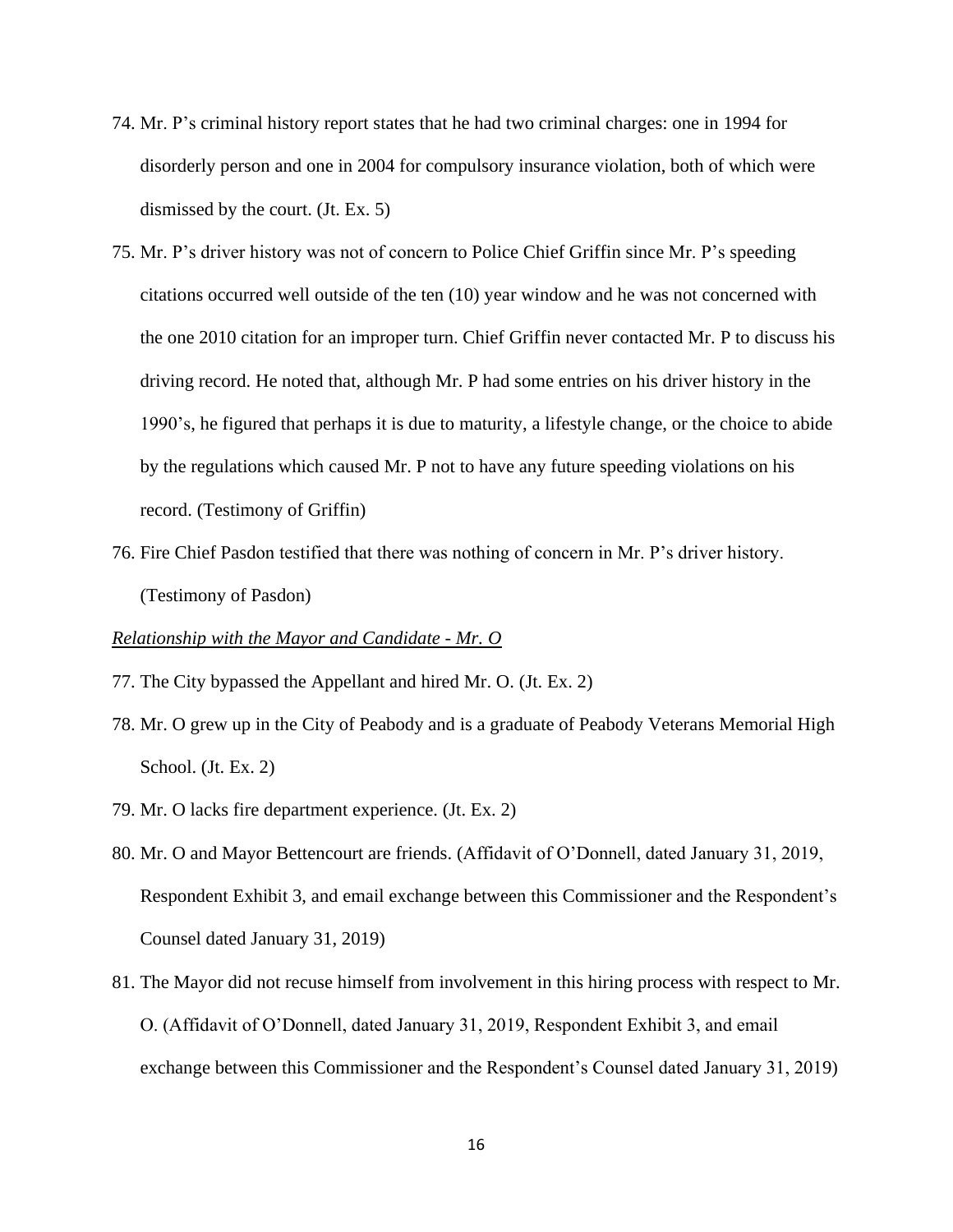# *Applicable Law*

The core mission of Massachusetts civil service law is to enforce "basic merit principles" for "recruiting, selecting and advancing of employees on the basis of their relative ability, knowledge and skills" and "assuring that all employees are protected against coercion for political purposes, and are protected from arbitrary and capricious actions." G.L.c.31, §1. *See, e.g*., Massachusetts Ass'n of Minority Law Enforcement Officers v. Abban, 434 Mass. 256, 259, (2001); MacHenry v. Civil Serv. Comm'n, 40 Mass.App.Ct. 632, 635 (1995), *rev.den*., 423 Mass.1106 (1996). Basic merit principles in hiring and promotion calls for regular, competitive qualifying examinations, open to all qualified applicants, from which eligible lists are established, ranking candidates according to their exam scores, along with certain statutory credits and preferences, from which appointments are made, generally, in rank order, from a "certification" of the top candidates on the applicable civil service eligible list, using what is called the  $2n+1$  formula. G.L .c. 31, §§ 6 through 11, 16 through 27; Personnel Administration Rules, PAR.09. In order to deviate from that formula, an appointing authority must provide specific, written reasons – positive or negative, or both, consistent with basic merit principles, to affirmatively justify bypassing a higher ranked candidate in favor of a lower ranked one. G.L. c. 31, §27; PAR.08(4)

A person may appeal a bypass decision under G.L. c.31, § 2(b) for de novo review by the Commission. The Commission's role is to determine whether the appointing authority has shown, by a preponderance of the evidence, that it had "reasonable justification" for the bypass. Boston Police Dep't v. Civil Service Comm'n, 483 Mass. 474-78 (2019); Police Dep't of Boston v. Kavaleski, 463 Mass. 680, 688-89 (2012); Beverly v. Civil Service Comm'n, 78 Mass.App.Ct. 182, 187 (2010); Leominster v. Stratton, 58 Mass.App.Ct. 726, 727-28 (2003). "Reasonable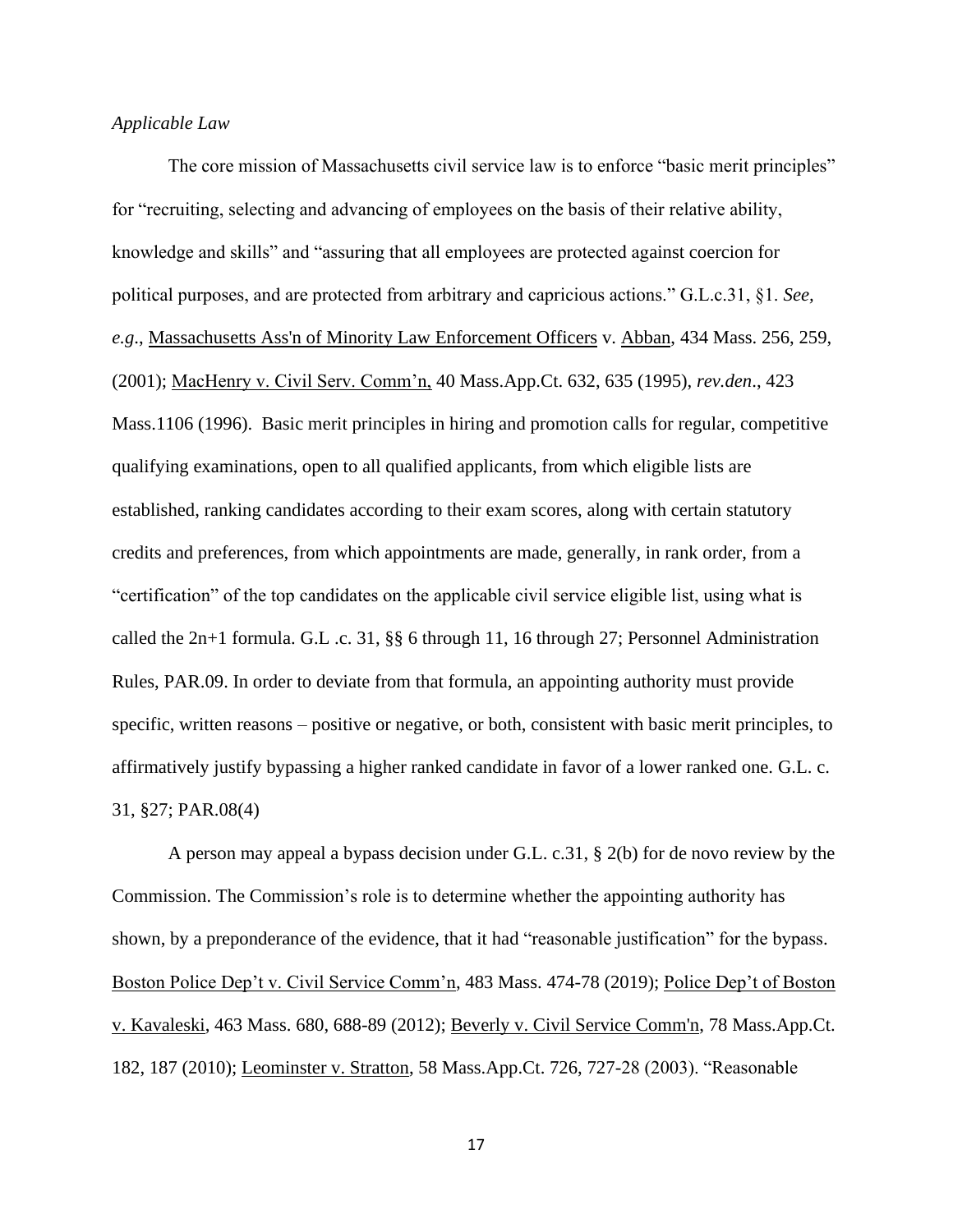justification . . . means 'done upon adequate reasons sufficiently supported by credible evidence, when weighed by an unprejudiced mind, guided by common sense and by correct rules of law'". Brackett v. Civil Service Comm'n, 447 Mass. 233, 543 (2006); Commissioners of Civil Service v. Municipal Ct., 359 Mass. 211, 214 (1971) and cases cited. *See also* Mayor of Revere v. Civil Service Comm'n, 31 Mass.App.Ct. 315, 321 (1991)(bypass reasons "more probably than not sound and sufficient").

The Commission's role, while important, is relatively narrow in scope: to review the legitimacy and reasonableness of the appointing authority's actions. *See* Falmouth v. Civil Serv. Comm'n, 447 Mass. 814, 824-26 (2006). In doing so, the Commission owes substantial deference to the appointing authority's exercise of judgment in determining whether there was "reasonable justification" shown. City of Beverly v. Civil Serv. Comm'n, 78 Mass.App.Ct. 182,188 (2010). The issue for the Commission is "not whether it would have acted as the appointing authority had acted, but whether, on the acts found by the commission, there was reasonable justification for the action taken by the appointing authority in the circumstances found by the commission to have existed when the Appointing Authority made its decision." Watertown v. Arria, 16 Mass.App.Ct.331, 332 (1983). See Commissioners of Civil Service v. Municipal Ct. of Boston, 369 Mass. 84, 86 (1975).; Leominster v. Stratton, 58 Mass.App.Ct. 726, 727-728 (2003).

#### *Analysis*

Of the reasons the City has given for bypassing the Appellant, the only one about which the City has raised legitimate concerns is the Appellant's driver history. However, the bias that permeated the City's hiring process violates the tenets of civil service basic merit principles,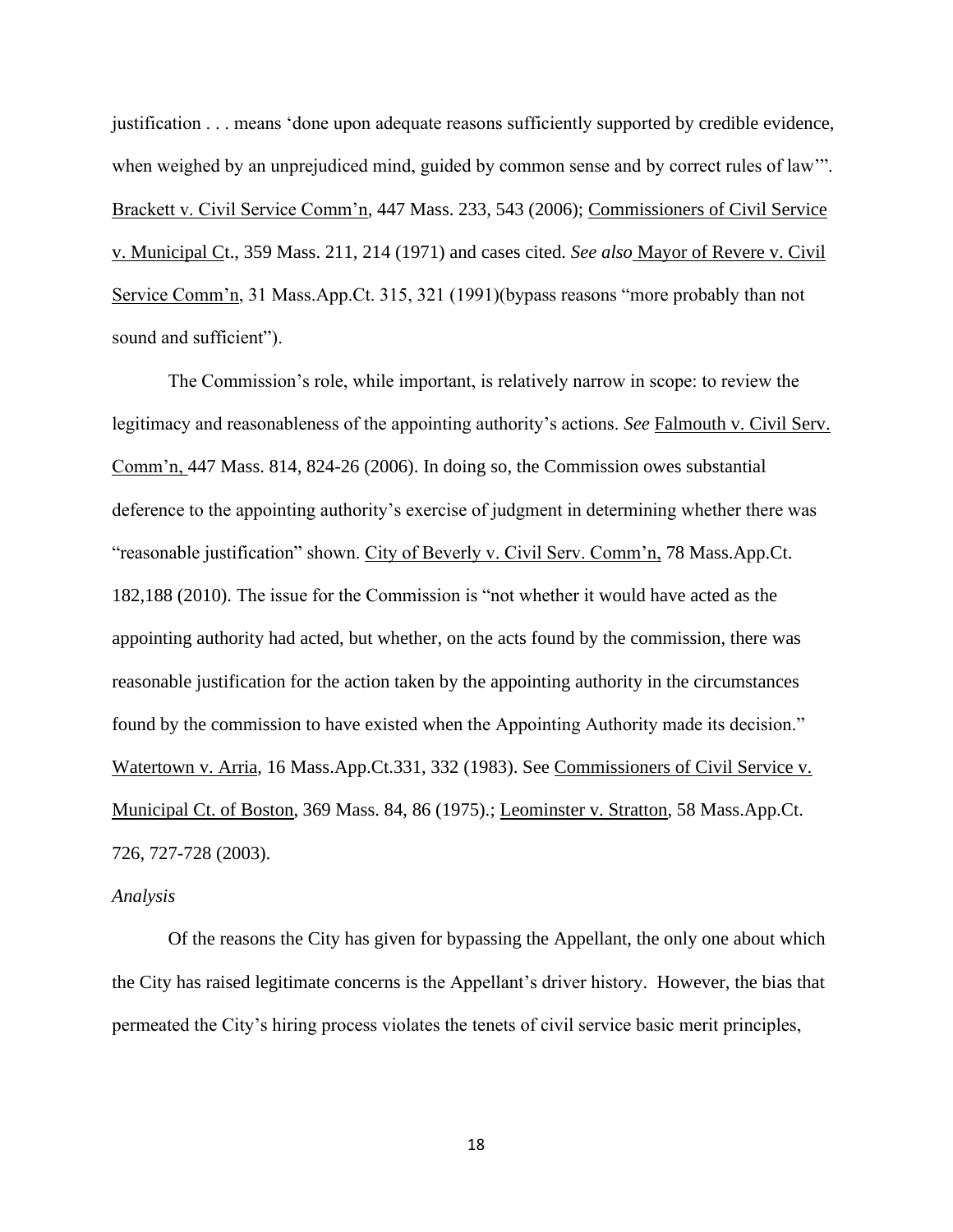requiring the Commission to allow the bypass appeal docketed as G1-18-209. I address the City's bypass reasons below.

The Mayor of Peabody was involved in significant parts of the hiring process at issue in the appeal docketed G1-18-209. The Mayor is a longtime, personal friend of two selected candidates (Mr. P and Mr. O), whose names appeared below the Appellant's on the certification. For these reasons, the Mayor should have insulated himself from his involvement in the hiring process until he received the ultimate recommendations from those to whom he should have delegated the hiring process. The Appellant was in direct competition for the same position being sought by Mr. P and Mr. O. The Mayor should not have been involved in reviewing the purported background investigations of Mr. P or Mr. O. He should not have determined who would receive an interview. He should not have participated in the initial interviews themselves nor should he have subjectively determined, based on those who were interviewed, who was ultimately given a conditional offer of employment.

The lack of a level playing field makes it difficult, at best, to determine whether the City would have viewed the Appellant's background through a different lens if he, like other lowerranked candidates, was a longtime, personal friend of the Mayor. Would the City have considered more fully the Appellant's candidacy learning, for example, that he was so dedicated to becoming a fulltime, permanent firefighter that he earned many certificates in the field of fire safety and firefighting on his own volition? Would the City have called and spoken to the Appellant's firefighter-references to gain insight into the Appellant's experience as a working firefighter in another community? Would the City have actually investigated the Appellant's residence? Would the City have given the Appellant the opportunity to address his dated criminal record? The Appellant deserved, but was denied, the opportunity to be evaluated as part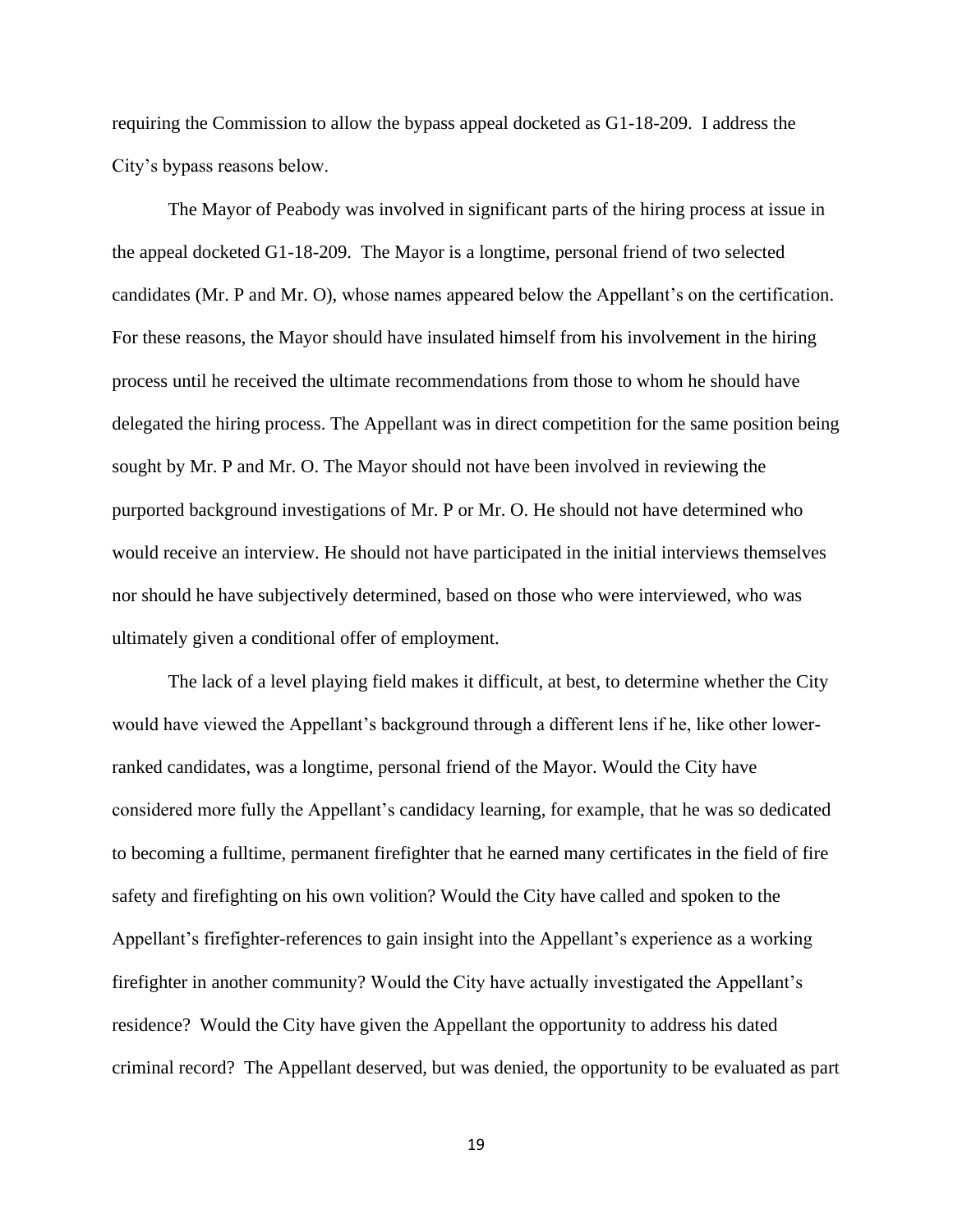of a process that, at a minimum, has not been compromised by patronage involving long-lasting, personal relationships between the Appointing Authority and other candidates.

Supporting the Appellant's testimony about the favoritism he heard from members of the PFD and/or the PPD, Ms. O'Donnell testified and confirmed in an Affidavit that the Mayor is a personal friend of both Mr. P and Mr. O , whose names were ranked below the Appellant on the certification, yet were chosen over the Appellant. Any decision to bypass candidates ranked above the Mayor's friends benefitted Mr. P and Mr. O. The Mayor actively participated in the decision-making process, benefitting Mr. P and Mr. O. Specifically, the Mayor reviewed all documents provided by the Chief of Police relative to the background investigations of all candidates. The Mayor was then involved in discussions about the background investigations and in the determination of who, and who would not be given the opportunity for an interview, the next step in the hiring process. The Mayor took part in the interviews of all who were given an interview. There appears to be minimal uniformity of questions the candidates were asked in their interviews. The Mayor made the determination, along with Ms. O'Donnell (who has also known Mr. P and O since high school) and Chief Pasdon, about who would be given a conditional offer of employment. The Appellant was not chosen by the Mayor for an interview yet two candidates with whom the Mayor was personal friends, and whose names were ranked below the Appellant on the certification, were given interviews.

The hiring processes used in this case were based on unduly subjective methods of assessing the candidates, in addition to processes that are inconsistent with basic merit principals of the civil service hiring process. Personnel decisions that are marked by political influences or objectives unrelated to merit standards or neutrally applied public policy represent appropriate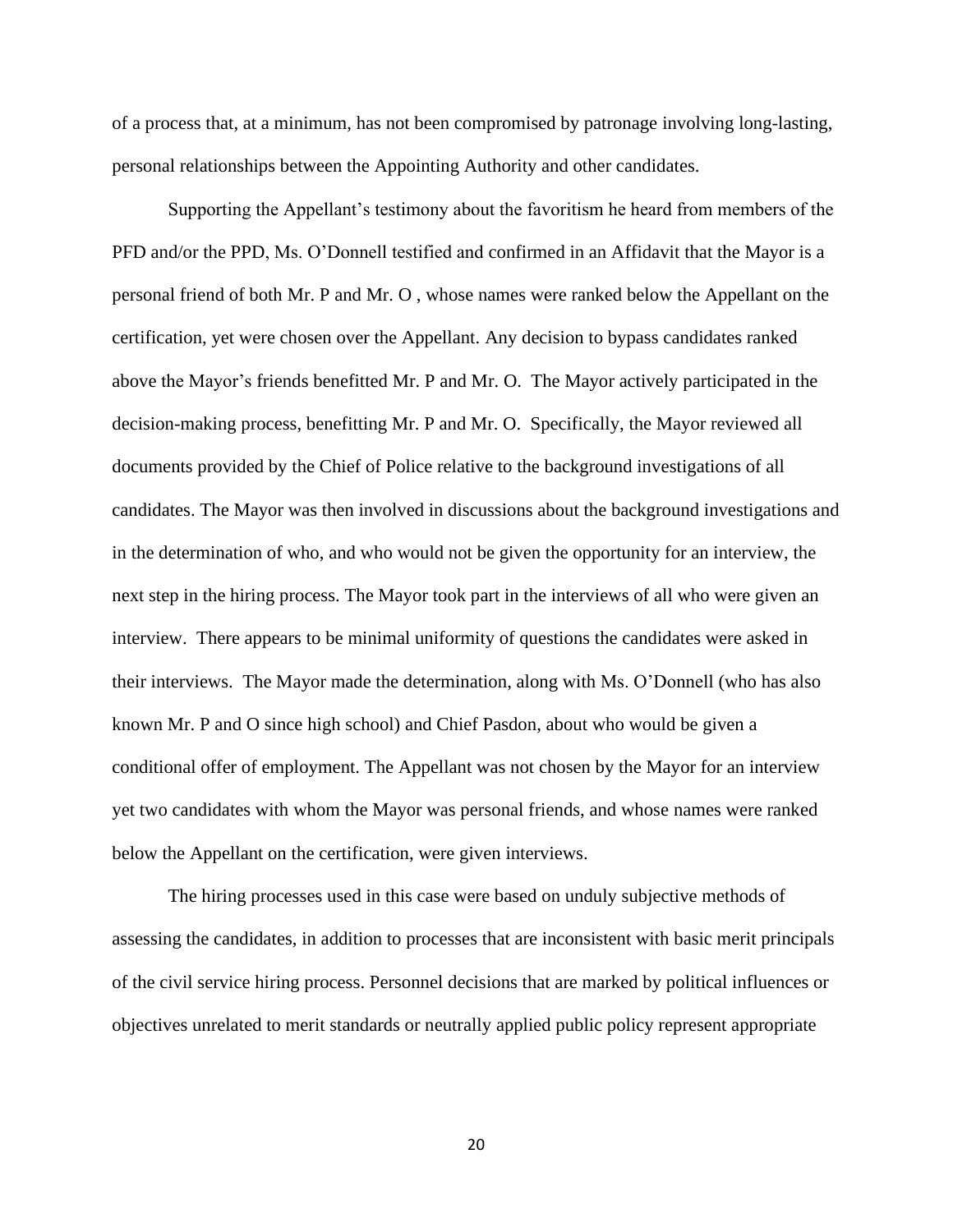occasions for the Civil Service Commission to act. Cambridge, at 304. Due to the clear bias and/or favoritism of the Mayor, the City's bypass reasons are fatally flawed.

#### *Driver History*

The City's bypass letter states, in part, that it bypassed the Appellant,

"due to the lengthy history of negative driving incidents, as recent as 2015, including multiple instances of speeding in the past five years. [His] driving record includes motor vehicle accidents in 2017, six separate incidents of speeding in the past ten years (October 2015, May 2015, April 2014, November 2010, September 2010, July 2008) and other moving violations during that time, as well as two additional speeding violations in December 2006 and March 2007 in which you display a pattern of standards not acceptable in performance of firefighter functions which involve and require substantial regard for driving caution in public safety and emergency response." Jt. Ex. 2.

When an appointing authority's hiring process comports with civil service basic merit principles, the Commission owes the appointing authority substantial deference in determining whether a firefighter candidate's driving record results in his non-selection. The appointing authority, however, "must show that the reason is valid, and reasonable, and not arbitrary and capricious." Stylien v. Boston Police Dept., G1-17-194 (April 12, 2018). In reviewing such cases, the Commission places an emphasis on the more recent driving infractions as opposed to stale or non-moving violations that are not necessarily reflective of a candidate's ability to effectively drive a fire truck. Stylien v. Boston Police Dept., G1-17-194 (April 12, 2018). Moreover, a candidate's driving history must be evaluated in the proper context, including consideration of the number of driving hours logged by a candidate and where the driving occurred. Failure to do so runs the risk of favoring candidates who have a "good driving history simply because they drive less and/or whose driving history occurs in areas less challenging…." Stylien v. Boston Police Dept., G1-17-194 (June 21, 2018).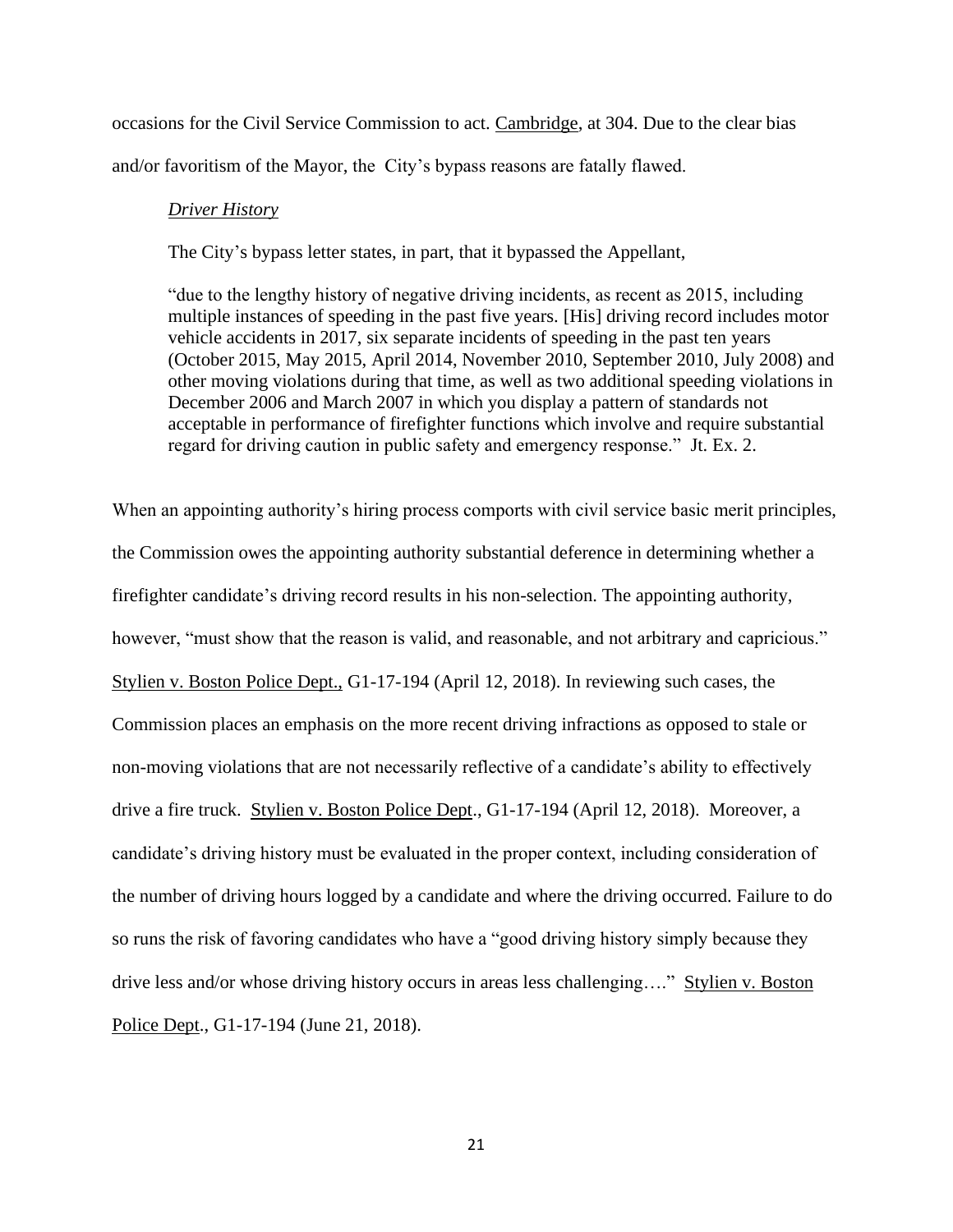The City's witnesses all testified that they relied on the Appellant's driver history printout as their source of evidence relative to his driving history. At the hearing for the 2018 appeal, the Appellant testified that since 2012, he has owned a demolition company and that he drives five to six (5-6) hours per day for this company, using different types of heavy trucks, although he does not have a CDL license. The Appellant asserted the driving he does for his demolition company is similar to truck hauling or a delivery driver, to some extent. I did not credit the Appellant's testimony as evidence of the type of extensive driving which would warrant a closer look, or mitigation for the driving citations on the Appellant's driver history. The Appellant was involved in one motor vehicle accident in 2017 for which he was found to be not at fault. His driver history has no entries relative to speeding offenses for 2016, 2017, and 2018. *See e.g.* Pacini v. Medford Fire Dept, 18 MCSR 351, 353 (2005)(Commission did not consider infractions for which applicant was found not responsible). His last speeding citation was in 2015 and he was found not responsible, three years prior to this application to the PFD.

The Appellant claims his driver history is comparable to that of Mr. P, who was selected over of the Appellant. I do not find Mr. P's driver history comparable to the Appellant, mostly because of the timeframe of Mr. P's speeding infractions, which were in the 1990's, and the time frame of the Appellant's record, 2008-2015 (and 2006, 2007 to show a pattern of similar citations). Mr. P had numerous entries on his driver history, including four (4) speeding violations (May 1990, January 1991, July 1992, and July 1995 – although he was found responsible for only one of them) and failure to stop/yield in 1992 and unsafe operation (1998). Any other entry on Mr. P's driver history was not a moving violation. The City's witnesses testified that Mr. P's driver history was of no concern. I find the entries on Mr. P's driver history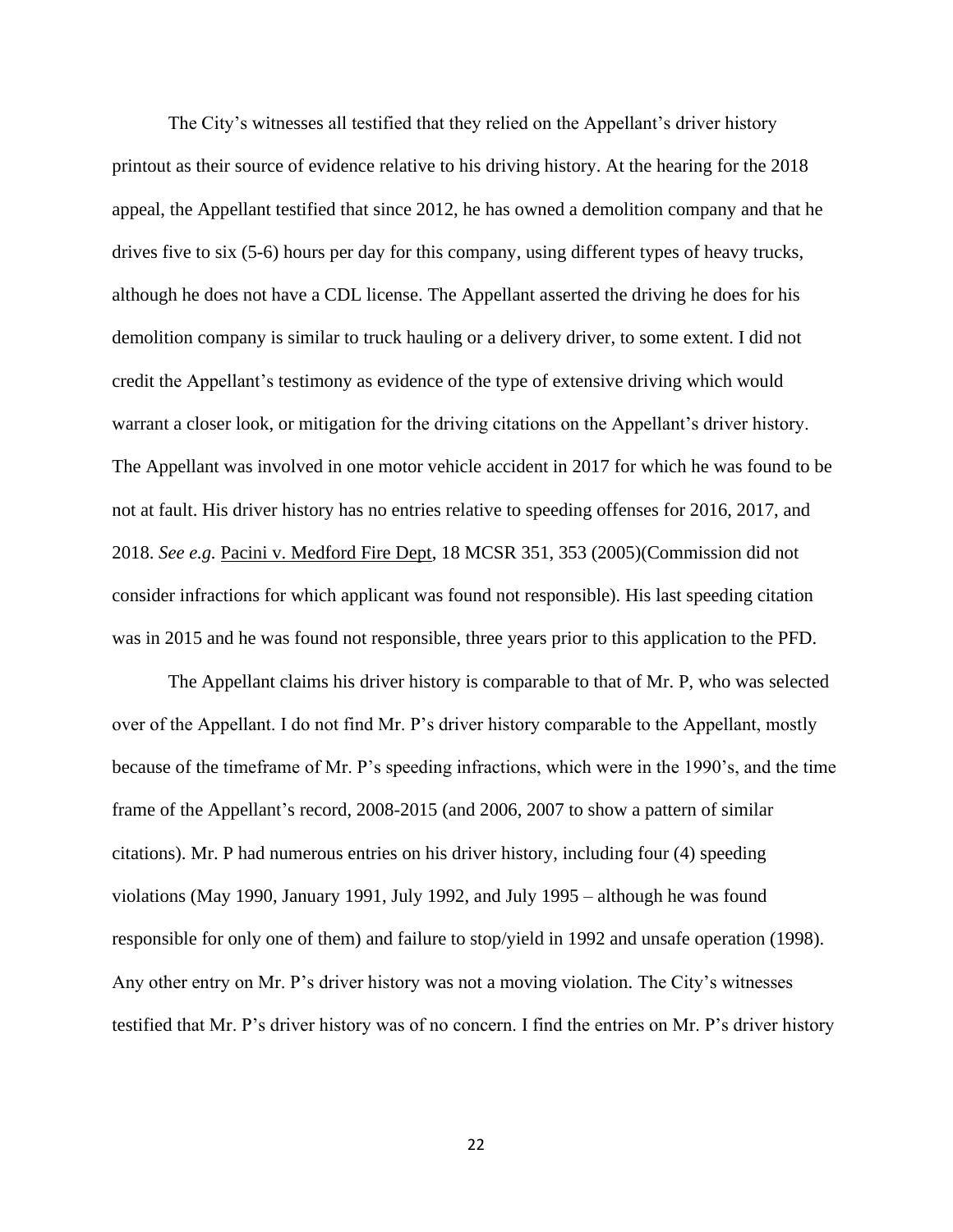from 1990 to 1998 to be stale, since they occurred between 20-28 years before this 2018 bypass appeal.

The Appellant's driving infractions are much more recent than those of Mr. P. The Appellant was cited for six (6) speeding violations in the past ten (10) years and was found responsible for four (4) of them between 2008 and 2015. The City also cited to two other speeding violations on the Appellant's driver history that fall outside of the ten (10) year lookback window, one in 2006 (not responsible) and the other in 2007 (responsible) to show a pattern of behavior. On the other hand, the only entries on Mr. P's driving history that fall within the ten-year lookback window are: in 2004, unregistered motor vehicle (not responsible), uninsured motor vehicle (dismissed), and no inspection sticker (responsible); in 2010, improper turn (responsible); and in 2013, an unpaid parking ticket. I do not find these entries on Mr. P's driver history to be comparable to the Appellant's driver history during the noted ten-year period. As a result, the Appellant's driver record at the time he applied to the PFD in 2018 raised concerns.

#### *Criminal History*

The City failed to establish by a preponderance of the evidence that it had reasonable justification to bypass the Appellant based on his criminal record. In its December 7, 2018 bypass letter, the City wrote that the Appellant was bypassed for, among other reasons,

"…results of a background investigation, specifically including concerns regarding the nature of a '209A' Restraining Order issued against [him] in 2007 and other criminal charges brought against [him] that same year. While these charges were ultimately dismissed or continued with a [sic]<sup>6</sup> required for a responsible public safety position in City government. Moreover, prior civil restraining order was not disclosed in current application packet materials." Jt. Ex. 2.

<sup>&</sup>lt;sup>6</sup> In the hearing of this matter, the Director of Human Resources, Beth Brennan O'Donnell, admitted that there was a clerical error in this bypass letter. The letter did not sufficiently indicate that the Appellant's case was Continued Without a Finding, which finding led the Respondent to bypass the Appellant. The Commission found that this was a clerical error or no legal significance.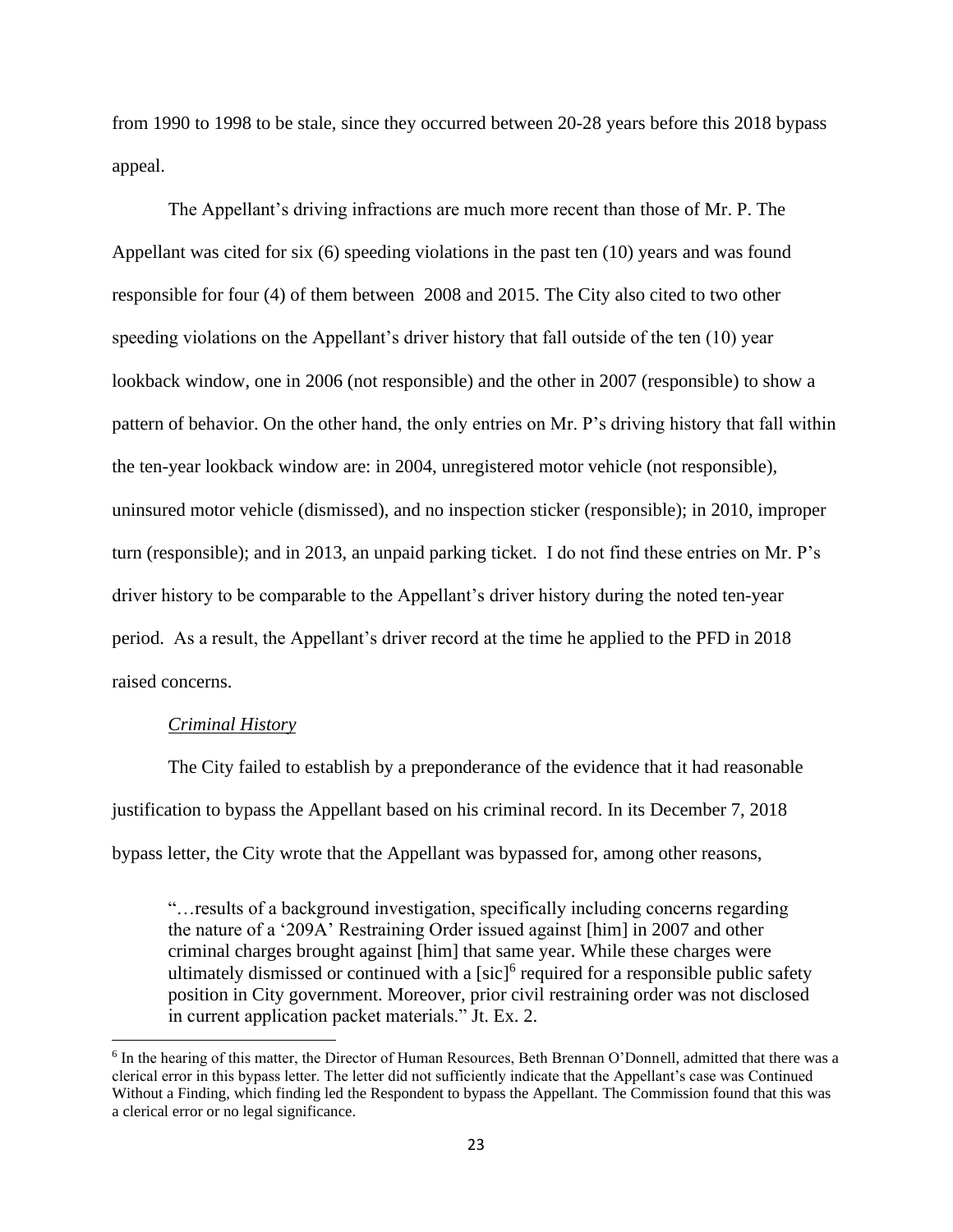The PPD was asked to obtain background information about the candidates, including the Appellant. The PPD obtained the Appellant's criminal record information and produced a computer printout of a Peabody Police Department in-house database. The record indicates that the Appellant had a 209A civil restraining order issued against him at the request of a family member on January 11, 2007 and that order was continued in effect until September 10, 2007. Additionally, the record indicates that the Appellant was charged with both assault and battery with a dangerous weapon (A&B DW) and with procuring alcohol for a minor on March 26, 2007. The Commission takes the issuance of a restraining order against a candidate very seriously and considers a variety of factors in assessing any such order, including whether an emergency restraining order has been extended to one year. In this case, the order was in effect for less than one year but the record lacks any other information. There is no indication in the record that the Appellant has been the subject of any other restraining orders since 2007. With regard to the criminal charge in the Appellant's record, the first criminal charge against was dismissed and the latter was continued without a finding and ultimately dismissed (both on September 14, 2007).

One of the City's arguments in favor of bypassing the Appellant is that he had not disclosed the restraining order on his application. However, the Appellant credibly explained in his testimony before the Commission that he was under the mistaken belief that the restraining order was a criminal matter, not civil.<sup>7</sup> The Appellant also testified that he did not mention the 2007 restraining order in the section of the application requesting criminal information because it only requested information pertaining to convictions. There is no

 $<sup>7</sup>$  Indeed, it is not unusual for laypersons and others to believe that a restraining order is a criminal, not civil matter.</sup> In fact, restraining order information appears on criminal offender record information even though it is a civil matter.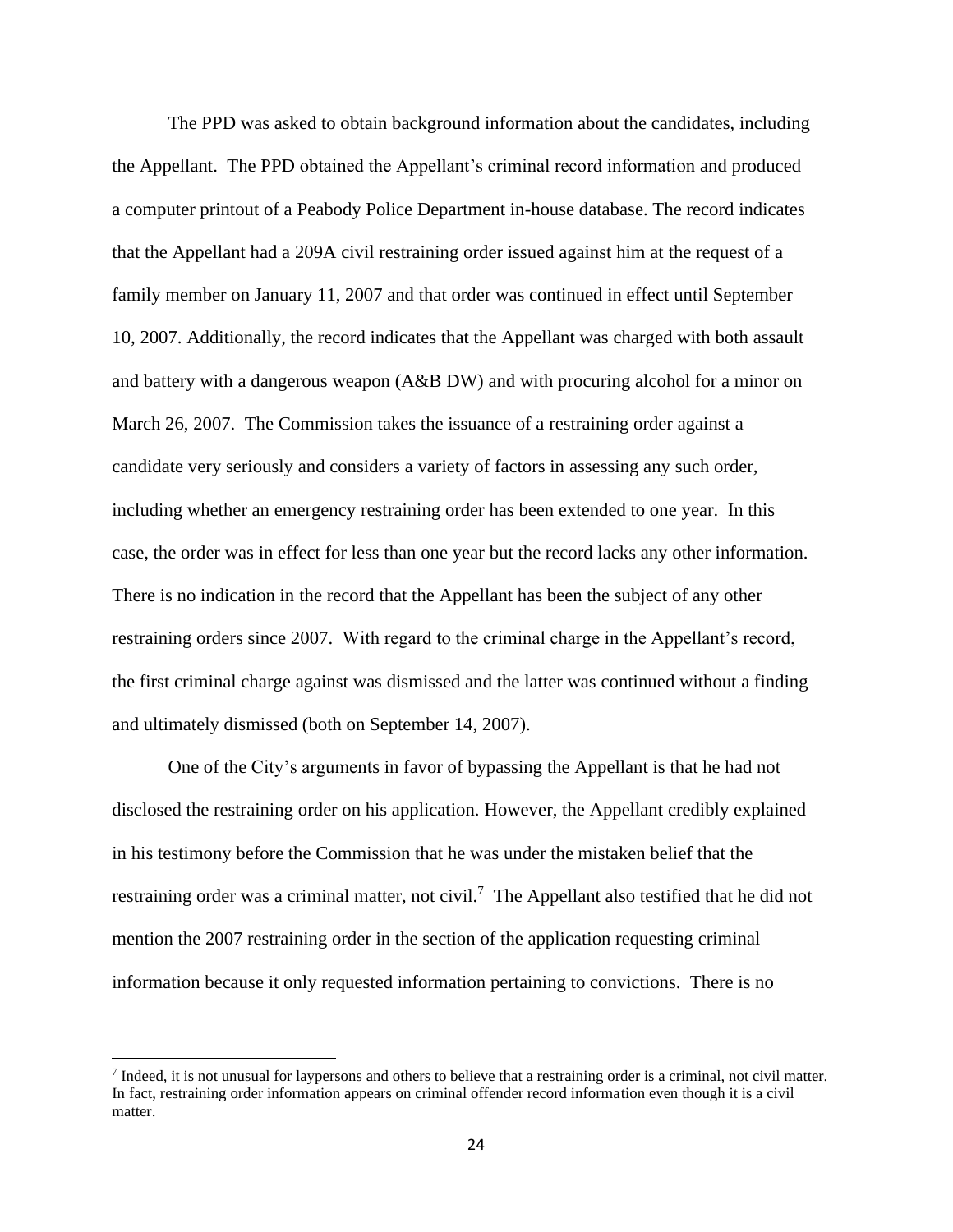indication in the record that the Appellant was charged with violating the restraining order and convicted of a crime. The Appellant further credibly testified that he did not disclose the 2007 restraining order in the section of the application that asks whether he had been involved in civil litigation because he thought it was a criminal matter. Nowhere in the application is there a separate question asking if a restraining order has been issued against the applicant. It is understandable that an applicant may be confused about whether a restraining order is a criminal or civil matter.<sup>8</sup>

The use of a criminal record, without the appropriate review of the circumstances behind a criminal record, particularly a stale offense that does not suggest a pattern of misconduct, is a problematic reason to bypass an otherwise qualified candidate. Finklea v. Boston Police Dep't.*,* G-1-01-5-070, *aff'd in rel. part,* Finklea v. Civil Service Comm'n, 34 Mass.L.Rptr. 657, \*6 (2018); Stylien v. Boston Police Dept*,* G1-17-194, 12-13 (April 12, 2018). In the present case, the City admits that it did not obtain information about the underlying facts associated with the two 2007 charges in the Appellant's record or the 2007 restraining order prior to bypassing him. Neither Officer Brotherton nor Chief Griffin, who conducted the background checks, contacted the Appellant to discuss their findings or otherwise provide the Appellant with an opportunity to explain the incidents. Nor did the Director of HR, the Fire Chief, or the Mayor speak to the Appellant about his record or otherwise offer him the opportunity to address it.

<sup>8</sup>At the hearing of this matter, the Respondent attempted to add a reason for bypass in G1-18-209, specifically "untruthfulness." There is no mention of untruthfulness in the 2018 bypass letter. The Commission barred the Respondent from adding this to its argument for bypass, pursuant to G.L. c. 31, s. 27 and HRD Personnel Administrator Rules PAR.08(4), which explicitly bars appointing authorities from adding any reasons not included in the bypass letter.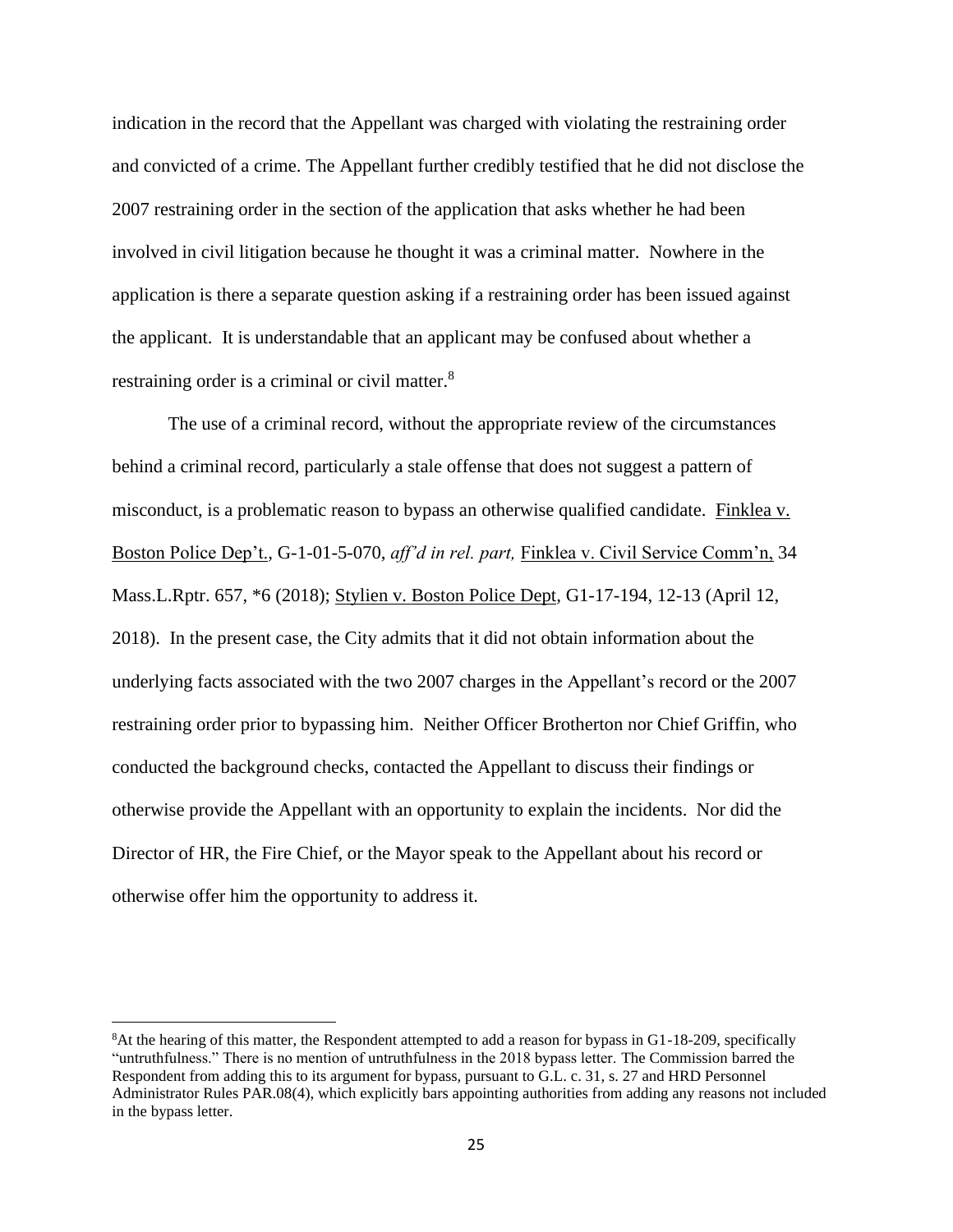In its recent decision in Boston Police v. Civ. Serv. Comm'n and Gannon, the SJC confirmed that an Appointing Authority must prove, by a preponderance of the evidence*,* that the Appellant actually engaged in the alleged misconduct used as a reason for bypass. However, the Court also *reaffirmed* that, once that burden of proof regarding the prior misconduct has been satisfied, it is for the appointing authority, not the commission, to determine whether the appointing authority is willing to risk hiring the applicant. The City has not proved by a preponderance of the evidence standard that the alleged criminal conduct actually occurred.

That turns to whether the Appellant's criminal conduct, if it actually occurred, is a valid reason for bypass. The City failed to establish by a preponderance of the evidence that the stale isolated events from 2007 provide a valid ground for bypass. The City acknowledges that the charges stem from an incident that occurred eleven (11) years prior to the Appellant's application to the PFD. The Appellant was not convicted of the two criminal charges. The City argues that this notation on the Appellant's criminal record alone is reason enough to bypass the Appellant yet the Commission knows nothing more than the entry on the record. The Commission does not know any of the underlying facts relative to the charges or what the Appellant, witnesses or victims recall since there is no indication in the record that the City discussed the matter with the Appellant or otherwise investigated it beyond the mere entry of the charges on the Appellant's record.

In Stylien v. Boston Police Department, the Commission concluded that a stale felony CWOF from 16 years ago, and the Appellant's driver history, when viewed in the proper context, did not provide a reasonable justification to bypass the Appellant in that case. Stylien v. Boston Police Department, G1-17-194 (2017). The Commission in Stylien found that the appointing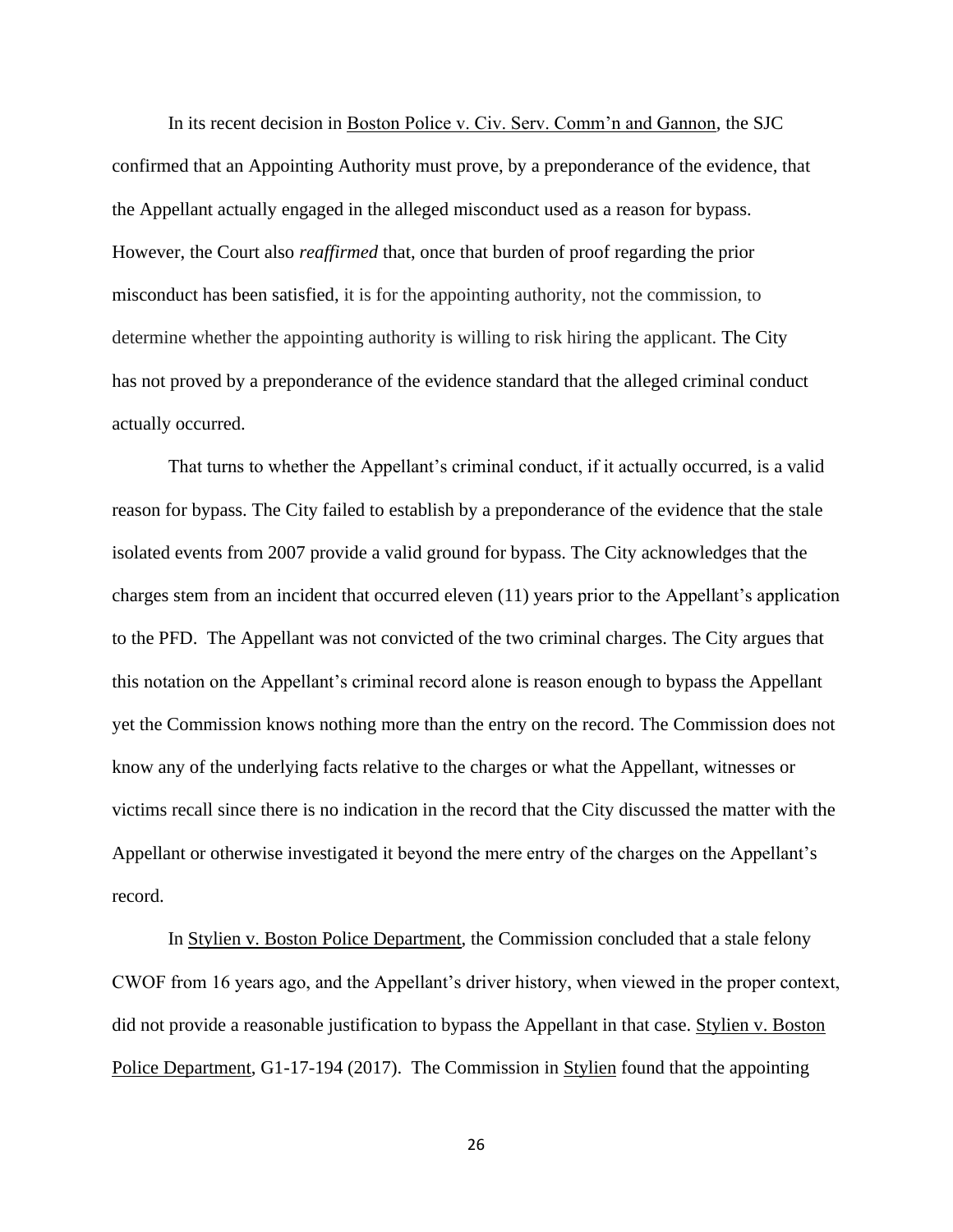authority was entitled to give some weight to an applicant's criminal record but they may not automatically disqualify a candidate because he has a felony CWOF on the record, particularly when the CWOF is stale and is not accompanied by any evidence showing a pattern of criminal behavior. As in Stylien, the City of Peabody has failed to articulate an argument supported by sufficient credible evidence, the reason that a stale, isolated incident provides a valid reason for bypass. Further, leaders on both sides of the political spectrum in the Commonwealth have advocated looking beyond a snapshot of who a candidate was many years ago to look at who that candidate is today, as defined by the intervening years since the misconduct occurred. The Appellant provided two positive letters of recommendation from two local fire departments with which he has been associated as an on-call firefighter. He has completed many firefighting certification courses upon his own initiative. He has successfully begun and operated his own business. Because the City failed to obtain and consider such information, it did not establish by a preponderance of the evidence that the Appellant's criminal record provided reasonable justification for his bypass.

# *Residency*

The City also failed to establish by a preponderance of the evidence that it had reasonable justification to bypass the Appellant based on his lack of residency in Peabody. Specifically, the City's bypass letter states that "[Q]uestions exist regarding residency in the past five years; no Rowley, MA address was listed on current application materials or Verification of Residency Form. However, letters submitted with current application materials does not indicate Peabody address, while Driver's License issued in 2015 does." Jt.Ex. 2. Pursuant to G.L. c. 31, s 58, the City is authorized to give preference to candidates for civil service who have maintained a Peabody residence for one year immediately prior to the date of the relevant civil service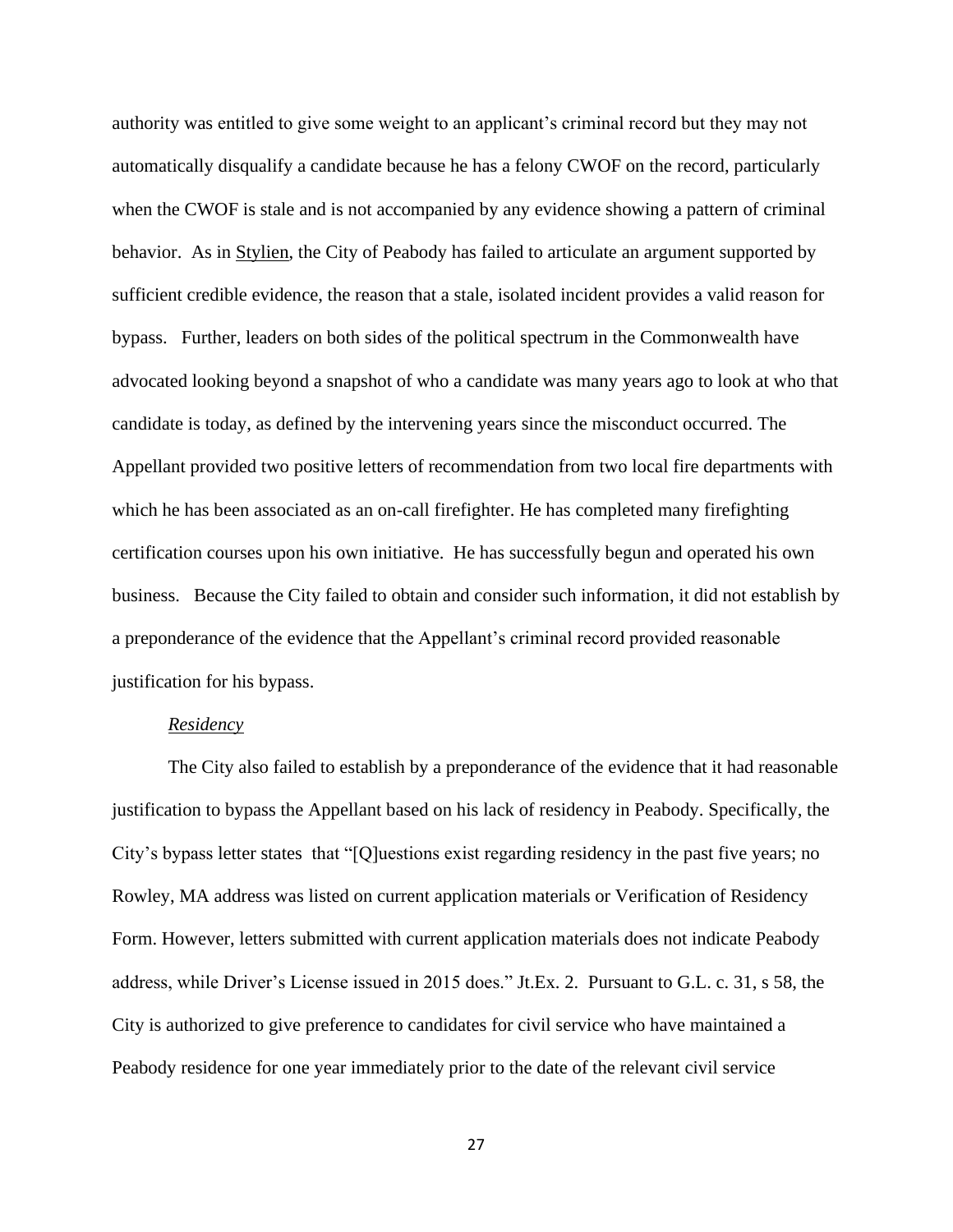examination. The timeframe that the City of Peabody would look to in this particular instance for the Appellant's residency status would be from 2015-2016.

The Appellant provided the City with numerous documents in his application that indicate that he lived in Peabody during the required time period. This included a 2016 credit report and a driver's license. The Appellant also signed a Verification of Residency Form on page 13 of Joint Exhibit 3, where the Appellant listed two different Peabody addresses from 2013-2018. At no point during the Appellant's candidacy did the City reach out to the Appellant to inquire about his residency. The City did not undertake its own further investigation into questions it had regarding the Appellant's residency. In addition to consulting the Appellant, the City could have checked official sources such as voting records, bank records and car insurance records or check the Appellant's landlords and neighbors but the City failed to do so.

The City simply points to two letters in the Appellant's application which have a Rowley address. One letter is a 2013 letter is from the Massachusetts Fire Training Council and the 2014 letter is from the National Registry of Emergency Technicians. These letters, however, are from 2013 and 2014, not the 2015-2016 residency period at issue here. The Appellant testified that the letters were sent to his parents' address and the two institutions that sent the letters are not places that he deals with on a daily basis so he never bothered to update his address and correct them. Moreover, the Appellant gave those letters to the City with his application to bolster his educational credentials for the position of permanent firefighter, not to prove residency for the timeframe of 2015-2016. If the City had asked the Appellant about the two letters, he could have easily explained them but the City failed to do so. Therefore, the City failed to establish that the Appellant was not a Peabody resident in the year prior to the civil service exam that the Appellant took and passed.